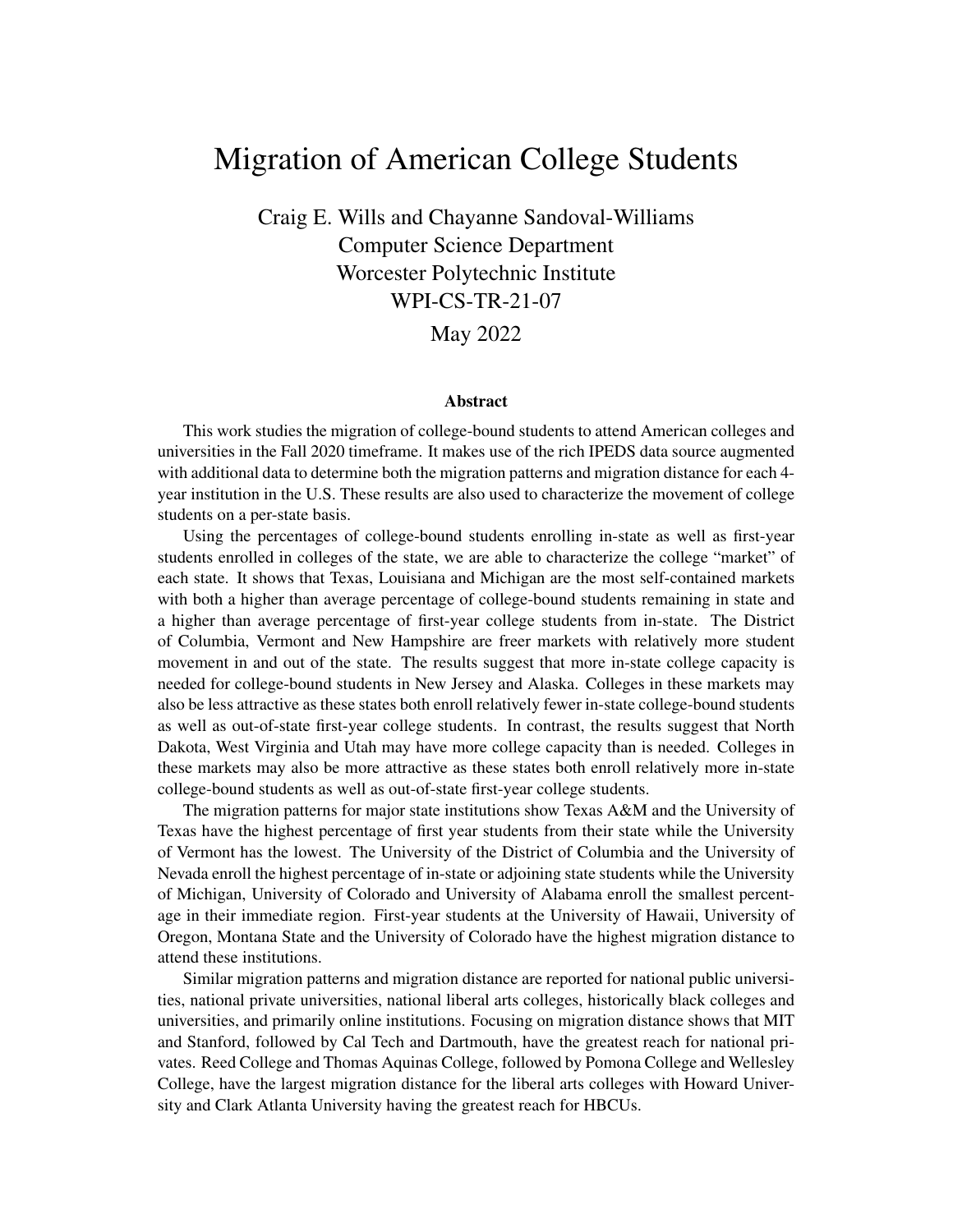The results for primarily online institutions show that Southern New Hampshire University enrolls the highest number of first-year students in this group followed by Grand Canyon University and Liberty University. The results show that the University of Phoenix-Arizona, American InterContinental University and Embry-Riddle Aeronautical University-Worldwide have the greatest reach relative to the location of these institutions.

Finally we examine the initial effects of the Covid-19 pandemic by comparing the Fall 2020 data with previous years. Not surprisingly, these initial pandemic results show a significant increase in the number of fully-online students and a drop in first-year international students. There is more variation among institutional groups. On average, institutions in the HBCU and primarily online groups showed an increase both in the average number of first-year students and the migration distance for these students between 2018 and 2020. In contrast, national liberal arts colleges saw a decline both in the number and migration distance of first-year students. The major state and national public institutions tended to attract more students because of the pandemic, but the students tended to reside closer to the institution.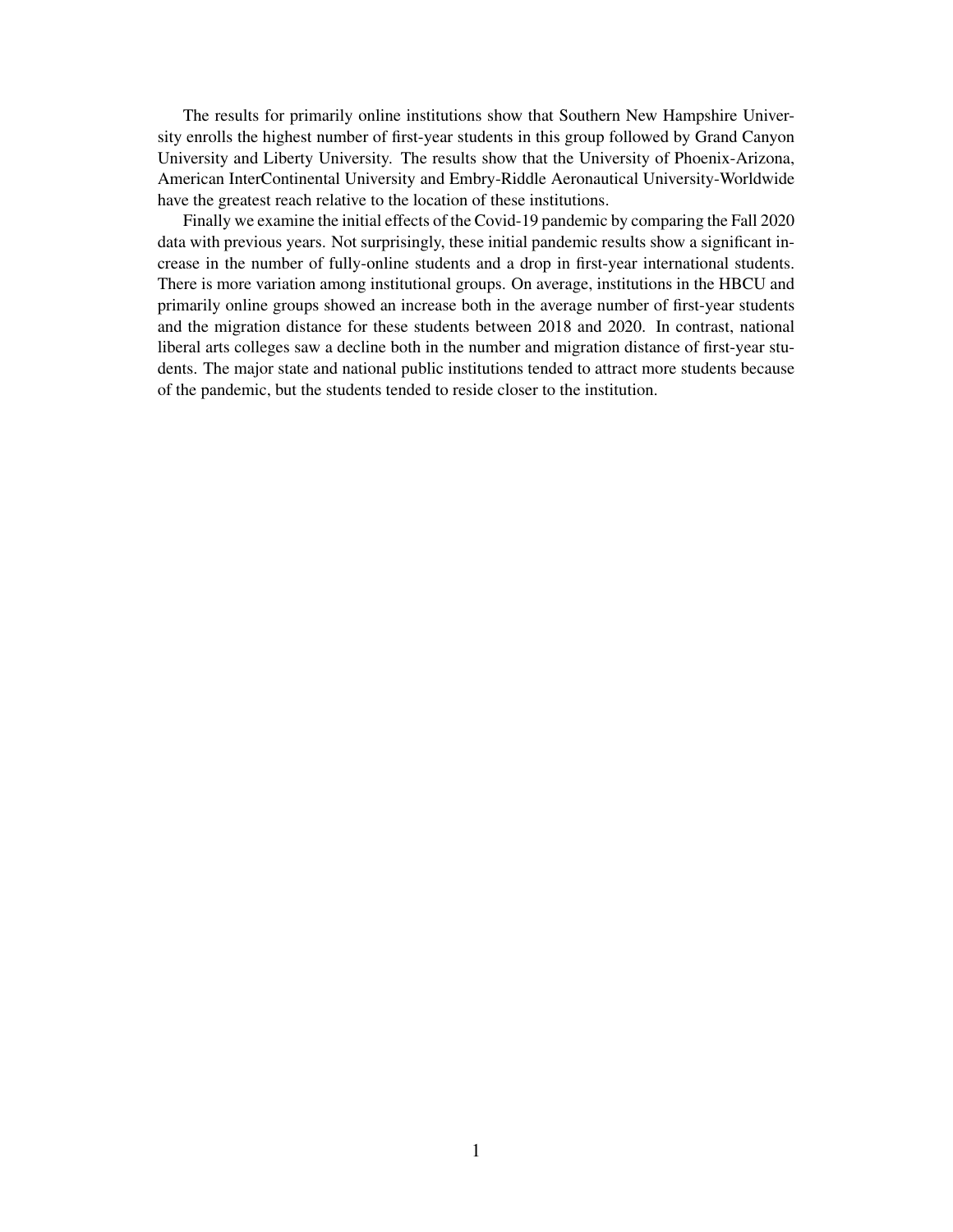### 1 Introduction

This work studies an interesting aspect of the American higher education landscape—the movement of students to attend college. There are many factors go into the decision process of where American college students choose to attend college. These factors include the immediate location of a college as well as the relative distance between the college and where a student lives. Work such as [6] shows "being far from home" as a factor for college choice, although not a leading one. As part of our own preliminary work [10], we surveyed respondents on factors influencing their college decision and found absolute and relative distance more important for in-state students than for other residential groups. Other work has considered the distance traveled by students for college [2] and looked at distance as a barrier to higher education students [16]. Other interesting work has even looked at the movement of alumni [4].

Building on prior work, we examine the migration of American college students as they move from home to their college of choice. We primarily use Integrated Postsecondary Data System (IPEDS) data, which is compiled annually by the National Center for Education Statistics [7]. It provides extensive data on institutions of higher education. In particular, this dataset provides state residency information for students of colleges and universities in the U.S. These data afford the opportunity to examine the movement within and between states as well as the residence of students attending specific institutions.

Previous work has examined related aspects making use of the same IPEDS data. The most extensive work is longitudinal tracking of the IPEDS location data since 1986[1]. This work reports the import/export of freshman migration by state, grouping states into nine fixed regions of the U.S. The regional makeup of students for specific colleges can also be seen. The website provides numerous visualizations for viewers to explore the data. In our work we also make extensive use of visualizations, but do so around specific research questions we pose and analyze.

Other work has used the IPEDS data to broadly show results for all 2- and 4-year institutions such as percentage of college-bound students from a state attending college in-state using the 2018 data [9]. In contrast, we focus our work on 4-year institutions of each state. Work has examined the extent to which the major public universities of a state serve the students of the state in various ways [11, 8, 5]. In our work we not only study migration patterns and distance for major state institutions, but also look at private institutions and other specific institutional groups.

This work is important because it brings new insight into the movement of students as part of their American college experience. It studies the migration of college-bound students by augmenting the rich IPEDS data source with additional data and new analysis for this important aspect of American society. The work makes a number of contributions.

- 1. We define the concepts of a migration pattern and a migration distance for the students attending an institution. The migration pattern includes characterization of an immediate region for each state using its set of adjoining states. We then apply these concepts to make direct comparisons of migration patterns and distance on a per-state and per-institution basis.
- 2. We focus on 4-year institutions in the IPEDS dataset to better compare similar types of institutions. Even more specifically, we make comparisons within institutional peer groups.
- 3. We examine the college ecosystem for each state comparing where college-bound students of the state go to attend college and where first-year students of colleges in the state are from.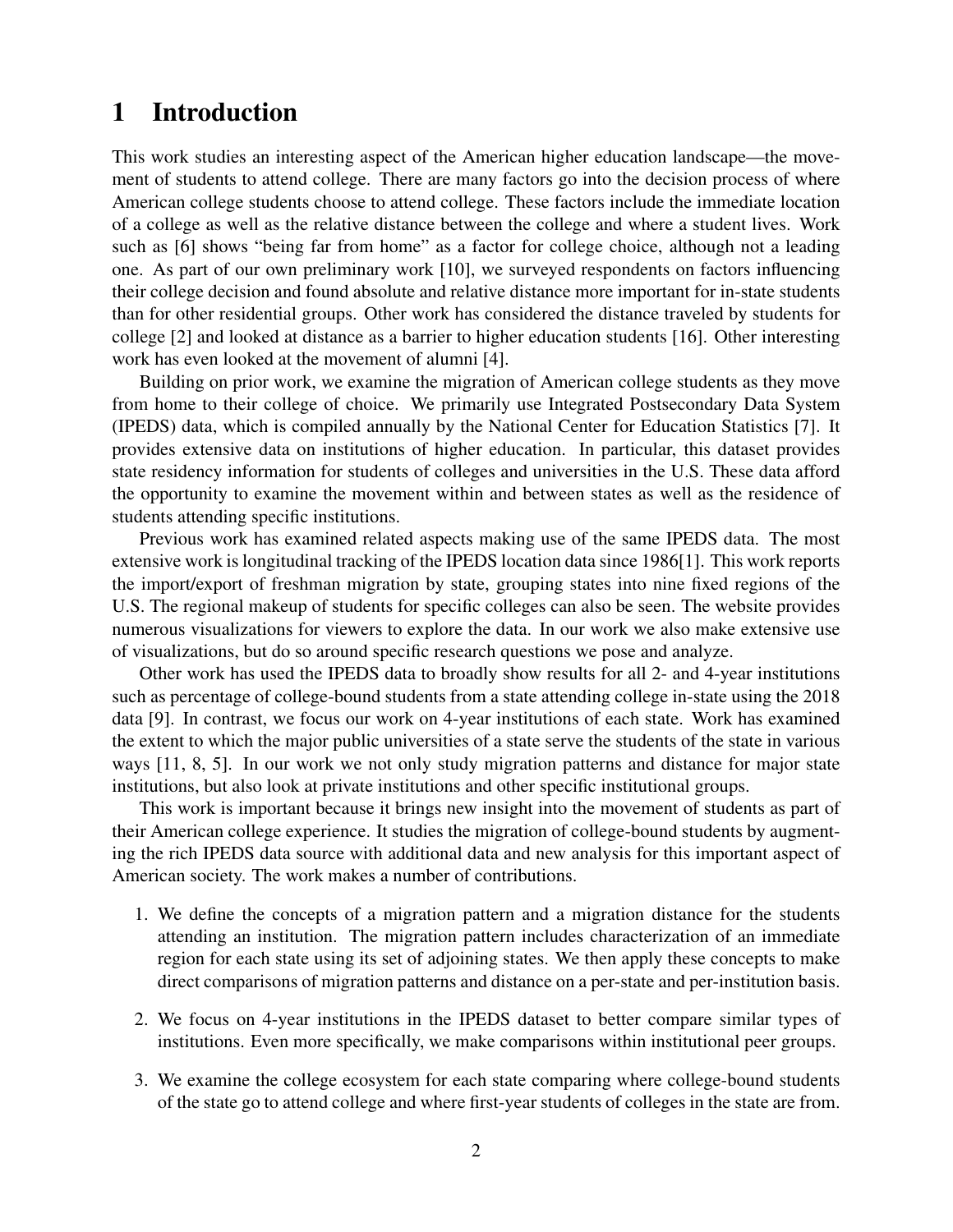We use these results to characterize different types of state markets for colleges.

- 4. We distinguish between the public and private institutions of a state and examine how well each set does in retaining the college-bound students from the state.
- 5. We identify the most common migration paths where students from a specific state attend a particular institution.
- 6. We characterize a set of primarily online institutions and examine how the migration patterns and distance for these institutions compare with traditional in-person institutions.
- 7. We use longitudinal data to examine the initial impact of the Covid-19 pandemic on the migration of American college students.

In the remainder of this report we pose a set of research questions in Section 2 and describe the methodology we employ to answer these questions in Section 3. Section 4 presents results of our analysis on a per-state basis. The next two sections present results on migration paths as well as migration patterns and distances for specific institutions. Section 7 examines the impact of the Covid-19 pandemic on migration of college students. We conclude the report in Section 8 with a summary of our results and directions for future work.

## 2 Research Questions

The motivation of our work is to understand the movement of college-bound students to American colleges and universities. We look to examine the migration of students at both the state and institutional level. This motivation leads to a number of specific research questions that drive our work, which are enumerated below.

- 1. For each state, how does the number of college-bound students retained by in-state colleges compare with the number of students entering and leaving the state for college? This question allows us to characterize states in terms of whether they export more or less of their college-bound students as well as whether their colleges import more or less of firstyear college students.
- 2. What percentage of state college-bound students are retained by public and private colleges in the state? Answers to this question separate out results for the public college system and the set of private institutions for each state in attracting the state's college-bound students. The answers help us to understand how well each state does in retaining its own college-bound students.
- 3. What are the migration patterns of college-bound students moving between states for college? This research question contains many sub-questions such as how many of these students attend college at an institution in the immediate region of their home state and how many attend college in other states? What is the distance from home for college-bound students of a state to attend college? How many international students are attracted to the colleges of a state?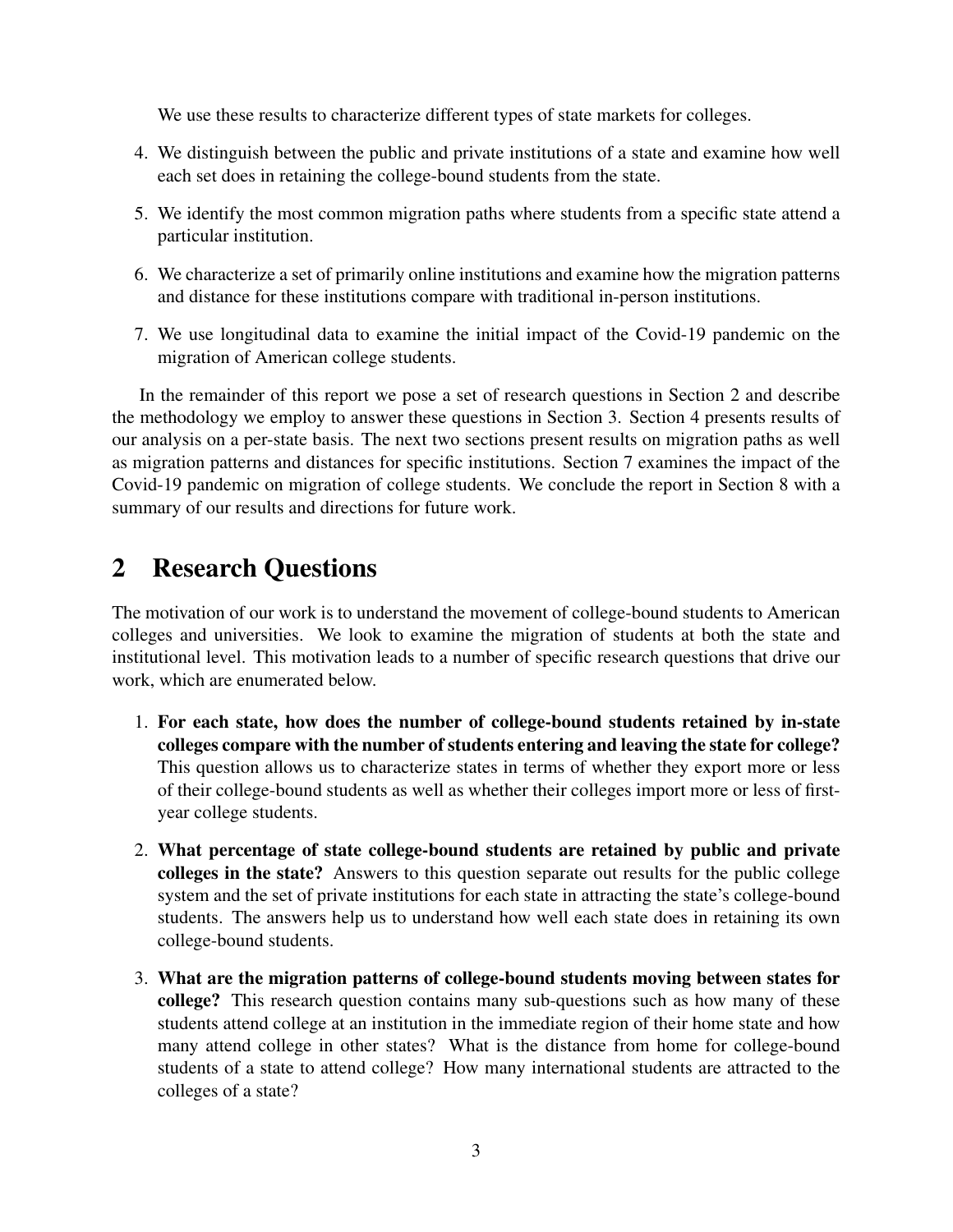- 4. What public, private and out-of-state institutions enroll the most college-bound students from each state? Rather than consider all enrollments, we work to identify the most pronounced migration paths for college-bound students of specific states to particular institutions.
- 5. What are the migration patterns and distances of first-year students attending for different institutional groups? Are the students from the same state as the institution, an adjoining state in the immediate region, elsewhere in the U.S., or international? How far is the home of these students from the institution as a measure of reach for each institution? We seek to answer these questions for institutions in a variety of peer groups including major state public institutions, national private institutions, national liberal arts colleges, historically black college and universities, and primarily online institutions.
- 6. What is the impact of the Covid-19 pandemic on the migration of college students? We found in our initial work that students who made their college decision during the pandemic found relative distance more important than students doing so at other times [10]. To the extent that available data afford, we seek to examine the impact of the pandemic on the number of enrolled students, their distance between home and school, the enrollment of international students and percentage of those students attending online.

## 3 Methodology

In this section we describe the methodology to answer these questions. We describe the data employed as well as approaches taken in analyzing them.

### 3.1 Student Residency Data

The primary data used for our work are the publicly-available Integrated Postsecondary Data System (IPEDS) [7]. Its website provides a wealth of data for institutions of higher education in the U.S. These data are provided by the institutions themselves on an annual basis with the website allowing for retrieval of selected institutional information.

In particular, we make use of IPEDS data of each institution with the number of "first-time degree/certificate-seeking undergraduate students" from each state and the District of Columbia (treated as the 51st "state" in our study). Based on [1] these data are required for institutions to report in even-numbered years, although many institutions also report the data in odd-numbered years. The data do include the number of students from foreign countries, but do not provide counts for specific countries. We use these per-state residence counts as the basis of our work to study migration patterns of American college students.

We augment these residence counts with additional data from IPEDS and other sources to study migration patterns for first-year students enrolling in institutions. We initially used IPEDS data for students enrolling in Fall'18 [10], but for this work were able to obtain and use more recent data for first-year students enrolling in Fall'20. Unless otherwise noted, data from this year are the source for all results reported in this work.

We focus our analysis on public and non-profit private 4-year institutions. The IPEDS dataset for students entering college in Fall'20 contains 1724 such institutions. 1619 of these institutions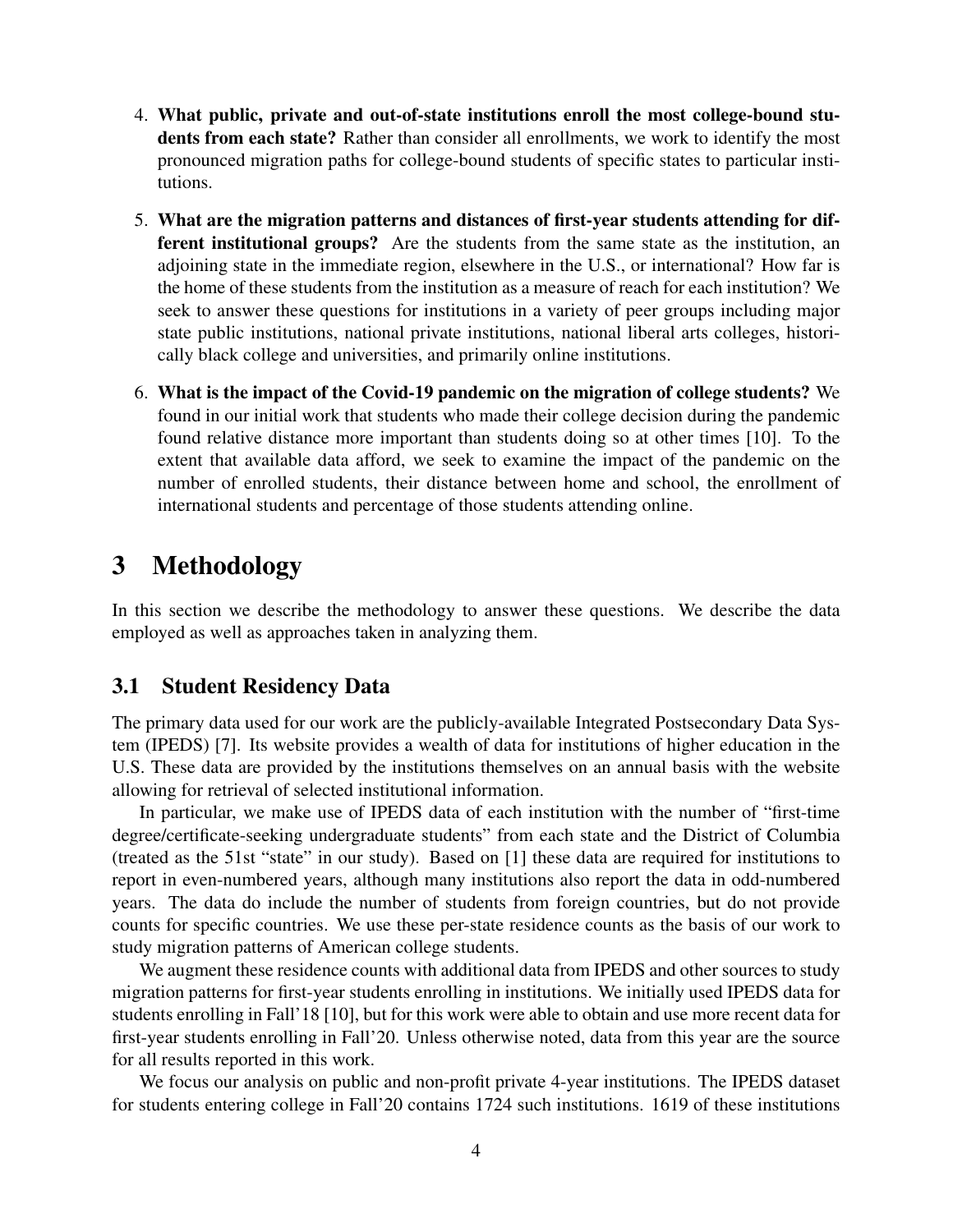provided state residence data for their first-year students with residence data recovered from Fall'18 or Fall'19 for 51 additional institutions resulting in a total of 1670 institutions used in our study. These institutions provided known residency information (state or international) for 99.3% of their first-year students, which is an extensive knowledge base.

#### 3.2 Migration Pattern Characterization

In analyzing the number of students from each state for an institution, we determine the number of in-state students based on the students' state matching the institution's state. However the data do not indicate whether the out-of-state students are from the immediate region or from farther away.

As a means to overcome this limitation, we chose not to divide states into fixed regions, but rather use self-defining regions for each state via its set of adjoining states. This set of states defines the "immediate region" for a state. The size of that region varies with Alaska and Hawaii having no adjoining states while Missouri and Tennessee each having eight. Based on U.S. geographical connectivity results [15], we do extend the concept of "adjoining" for a small number of state combinations where there is influence between the states despite them not explicitly sharing a border. These augmented pairs are DC/PA, PA/VA, KS/TX, MA/ME and MT/WA.

With the introduction of the adjoining states concept, we are able to define categories of student migration. We characterize the first-year students attending an institution into four categories: 1) from the same state as the institution; 2) from an adjoining state; 3) from another U.S. state; or 4) from outside of the U.S. Similarly we are are able to characterize the college-bound students from a state into three categories: 1) attend an in-state institution; 2) attend an institution in an adjoining state; or 3) attend an institution in another U.S. state. Note the data we obtained do not provide counts on the number of college-bound students from a state attending international institutions nor first-year college students from U.S. territories.

#### 3.3 Migration Distance Estimation

While the migration pattern characterization based on a student's state of residence and of the institution attended are interesting, we introduce another approach for summarizing the migration pattern of college-bound students from a state and first-year students of an institution. This summary result is based on estimating the average migration distance between each student's home and the institution that the student attends. A similar metric of average distance traveled by students of a college was previously presented in [2], but details of how the metric was computed are not given and results are provided for only the top-25 ranked colleges.

This approach is appealing because it combines the three separate percentages (in-state, adjoining states and other U.S. states) into a single value. Institutions with a high percentage of in-state students will tend towards a lower migration distance and institutions with a high percentage of students outside of the immediate region will tend towards a higher migration distance. This average distance gives an indication of the "reach" of an institution in the students it attracts and allows for direct comparison of institutions. It does not take into account international students since location data for these students are not available in the dataset.

Ideally we would compute average distance between home and school address for each student. A challenge is that the data do not provide this level of detail, but instead we only know the number of students from each state attending an institution. Despite this challenge, we are able to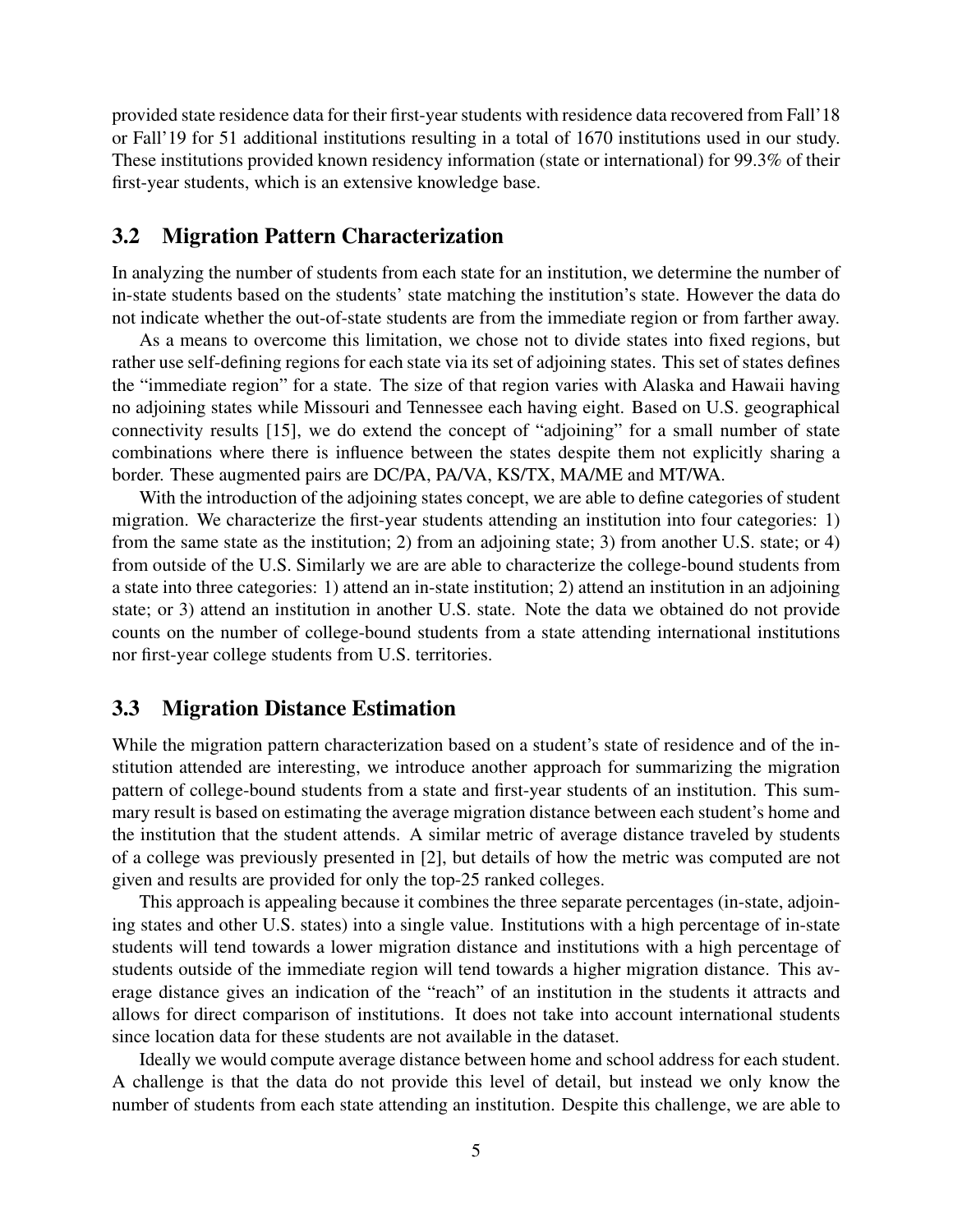make reasonable assumptions allowing the migration distance for each institution to be estimated. Specifically:

- We assign a migration distance of zero for all students attending an institution in the same state as their home. While all such in-state students will have a non-zero migration distance (potentially much distance in geographically larger states), it reflects that these students have stayed within their state for college.
- For a student where their home is not in the same state as that of their institution, we use the center of population of the student's home state as the approximate location. The U.S. Census Bureau provides these centers of population for each state [12]. We then determine distance (in miles) between the latitude/longitude coordinate of the institution and the coordinate of the state's population center.
- We make use of these two assumptions for in-state and out-of-state students to calculate a weighted sum and then divide by the total number of students to obtain the average migration distance.

## 3.4 Institutional Groups

While interesting to be able to analyze the migration patterns and migration distance for all 1670 institutions in our study, being able to make meaningful institutional comparisons is difficult. Rather we focus on making comparisons for groups of institutions with similar characteristics. There are many such approaches for grouping institutions and the ones we choose to highlight are only a small number. However these comparisons provide insights across a range of institutional groups and could be extended to other identifiable groups.

The institutional groups that we do analyze in this work and how they were determined:

- 1. Major State Institutions. A common college peer group for comparison is the set of public flagship institutions for each state. However there is not an official definition for such a group. Moreover, states may also have land-grant universities based on the Morrill Act of 1862 [3]. Finally there are major public institutions, such as Arizona State University or Florida State University, that are neither a flagship nor a land-grant institution in their state. Therefore, we define our own "major state institution" group consisting of 78 public institutions including flagship, land-grant and a half dozen other major state institutions. We ensure each state has at least one such institution and no state has more than two.
- 2. National Public Universities. Our second institutional group overlaps with the first group, but drops the limitations that all states must have at least one institution and no state may have more than two. The group membership consists of the 77 public institutions in the top-150 (plus ties) U.S. News Best National University rankings [14].
- 3. National Private Universities. The membership of this group consists of the 84 private institutions in the top-150 (plus ties) U.S. News Best National University rankings [14].
- 4. National Liberal Arts Colleges. This group includes the 78 institutions ranked in the top-75 (plus ties) national liberal arts college rankings by the U.S. News [13]. This group largely consists of private institutions, but does include a few public institutions.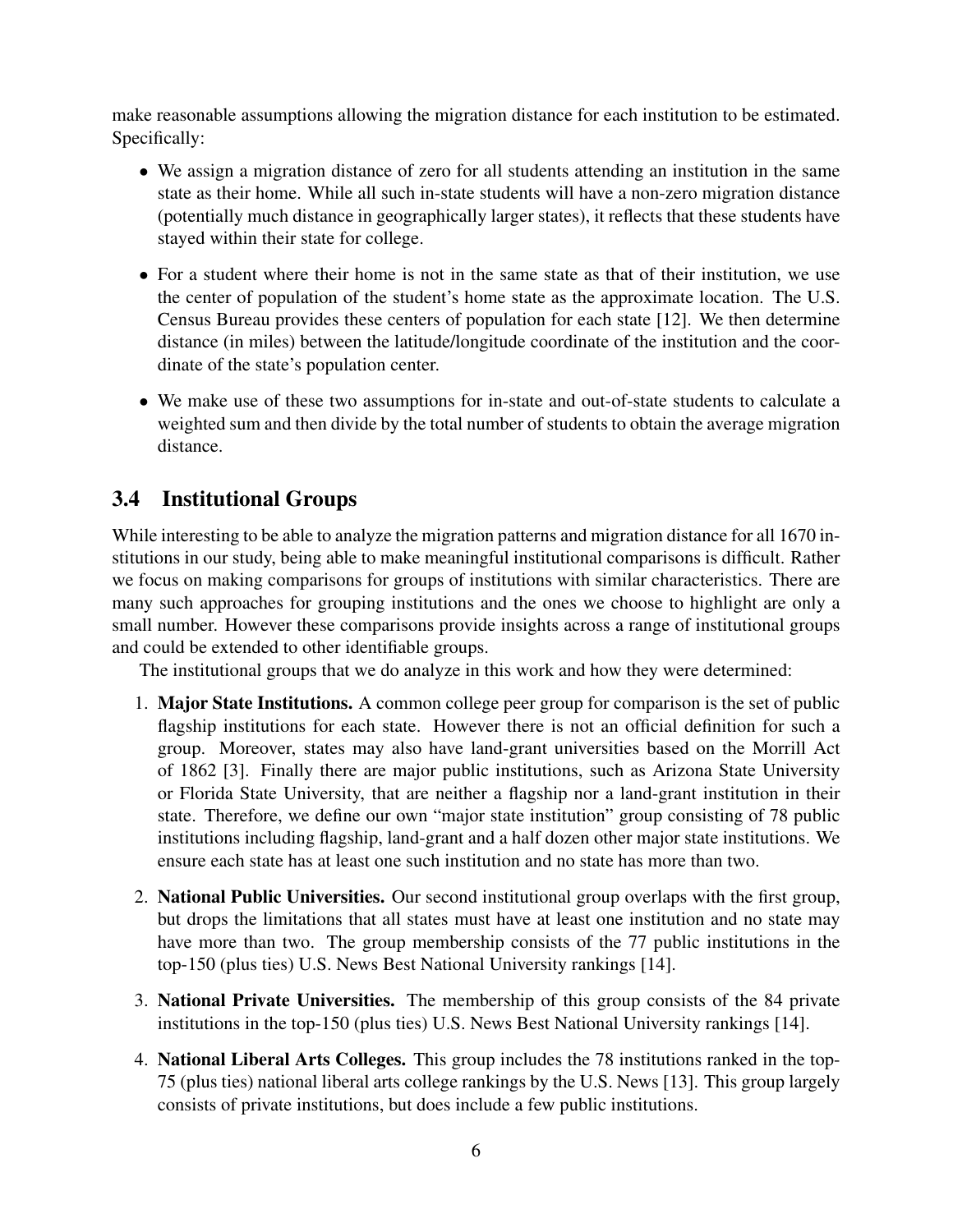- 5. Historically Black Colleges and Universities. This group includes 4-year institutions marked as "Historically Black College or University" in the IPEDS dataset. For focus, we only consider the largest 51 (out of 81) institutions in this group that have at least 250 firstyear students. The resulting group consists of both public and private institutions.
- 6. Primarily Online Institutions. For this group, we not only consider public and private institutions, but also include for-profit institutions. The membership of this group is based on IPEDS data reporting the number of "Students enrolled exclusively in distance education courses" relative to "All students enrolled." We use the 2019 IPEDS data for this determination to avoid potential pandemic effects and include 27 institutions with at least 50% for this ratio. Some of these institutions are branches of traditional public universities such as Arizona State Digital Immersion or Purdue University Global while others have a mix of on-campus and online students such as privates Southern New Hampshire University and Liberty University, and the for-profit Grand Canyon University.

## 4 Migration of College Students on a Per-State Basis

We use the various data sources and described methodology to investigate the research questions identified in Section 2. This section shows results done on a per-state basis. Subsequent sections show results on a per-institution basis.

### 4.1 College-Bound Students Attending In-State Colleges and First-Year Colleges Students from In-State

For this research question, we first examine how the number of college-bound students exported from a state compares with the number of first-year students imported from elsewhere to colleges within the state. The import/export results are summarized in the scatter plot of Figure 1. The diagonal line represents equal numbers of college-bound students imported and exported. States above the diagonal import more college students than they export and states below the diagonal export more college students than they import. More states are shown above the diagonal because import numbers include first-year college students from outside of the U.S. while export numbers only include the number of college-bound students to U.S. colleges.

The top of Figure 1 shows that colleges in New York, Pennsylvania and Massachusetts import the most out-of-state college students. The right side of the figure shows that California, New Jersey and Illinois export the most college-bound students to other states.

The figure shows that Pennsylvania, New Hampshire and Indiana have the largest net inflow of students when comparing student import and export counts. Graphically these are the three states furthest above the diagonal in the figure. In contrast, New Jersey, Illinois and Texas have the largest net outflow of college-bound students and are the furthest below the diagonal line.

While the college-bound import/export state counts are interesting they do not take into account the number of college-bound students who remain in state to attend college. As a means to account for in-state numbers and to normalize based on total counts for each state, we determine the percentage of college-bound students attending in-state colleges and the percentage of firstyear college students from in-state. These two results for each state are shown in the scatter plot of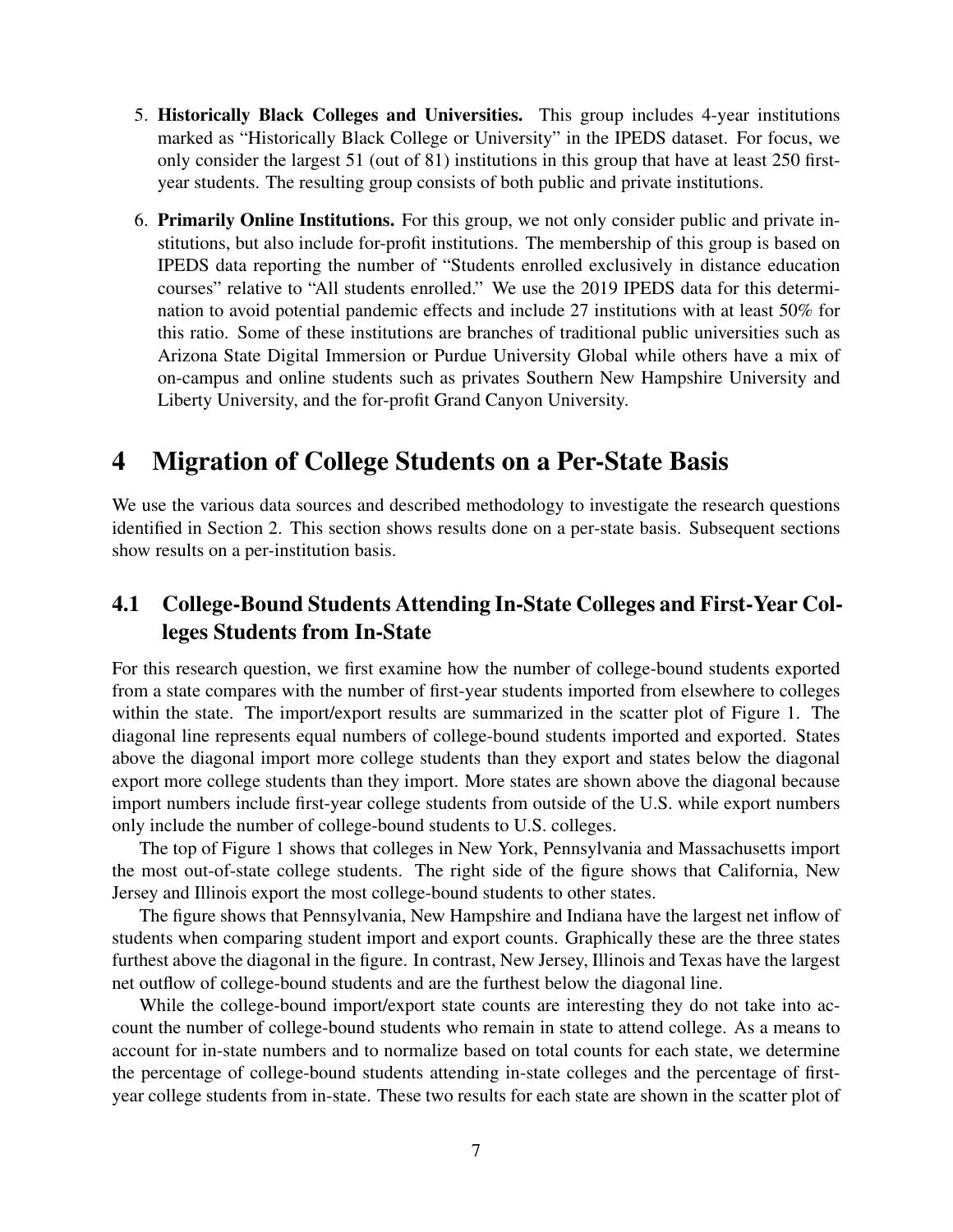

Figure 1: State Counts of Exported College-Bound Students Compared with Imported First-Year College Students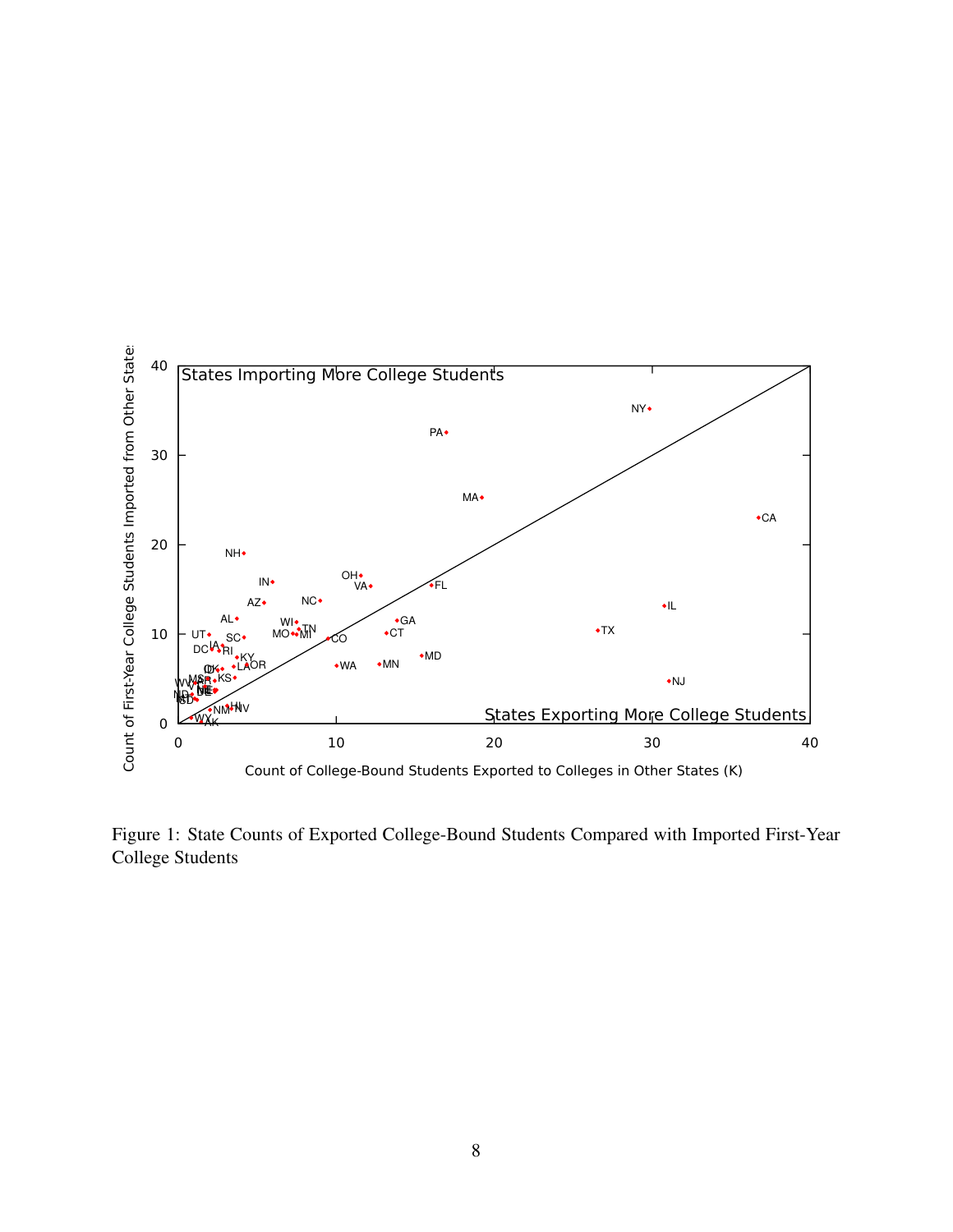Figure 2. The plot is divided into four quadrants by adding lines on each axis showing that overall 69% of college-bound students enroll in in-state colleges.



Figure 2: Pct. In-State College-Bound Students Attending In-State Colleges and First-Year College Students from In-State

The quadrants characterize a range of "markets" for how the percentage of college-bound students retained at in-state colleges compares with the percentage of first-year college students from the state. As labeled on the graph, these four quadrants can be characterized as follows:

- 1. Self-Contained Markets. These states shown in the upper-right quadrant of the graph are relatively self-contained markets in which a higher than average percentage of college-bound students remain in-state and a higher than average percentage of first-year college students are from in-state. Texas, Louisiana and Michigan are the most notable states in this category where both demand by college-bound students and for first-year students of colleges is being satisfied from the state itself. These state markets are more self-contained as there tends be less movement of college-bound students in and out of state.
- 2. Free Markets. These states shown in the lower-left quadrant of the graph are relatively free markets in which a lower than average percentage of college-bound students remain in-state and a lower than average percentage of first-year college students are from in-state. The District of Columbia, Vermont and New Hampshire are the most notable states in this category where more demand by college-bound students and for first-year students of colleges is being satisfied from out-of-state. These state markets are freer as there tends be much movement of college-bound students in and out of state.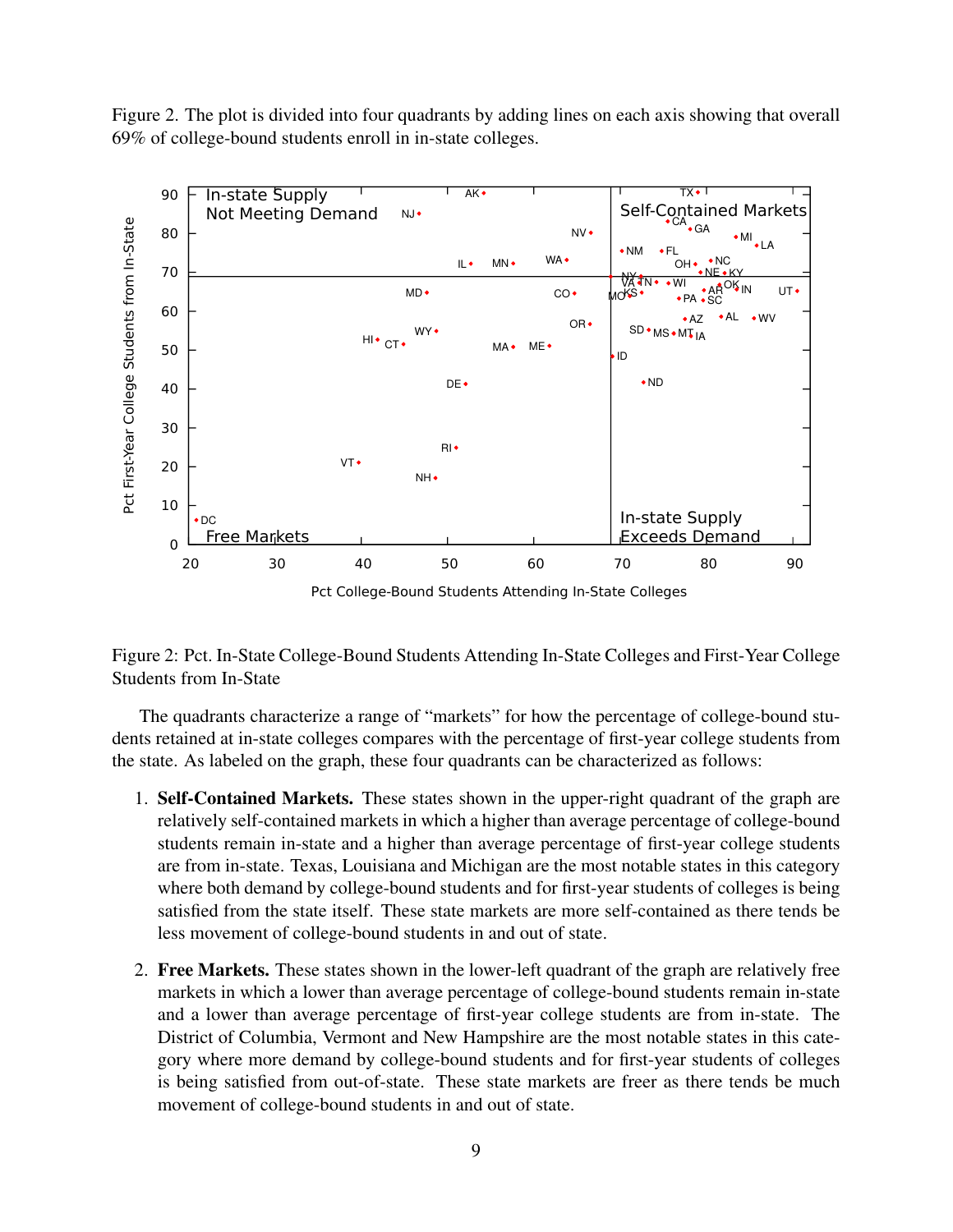- 3. In-state Supply Not Meeting Demand. These states shown in the upper-left quadrant of the graph have a lower than average percentage of college-bound students remaining in-state, but a higher than average percentage of first-year college students are from in-state. New Jersey and Alaska are the most notable states in this category where in-state colleges are being relatively filled with in-state students, yet there is still a considerable percentage of in-state college-bound students who are attending out-of-state colleges. These markets suggest more in-state capacity is needed for college-bound students. Colleges in these markets may also be less attractive as these states both enroll relatively fewer in-state college-bound students as well as out-of-state first-year college students.
- 4. In-state Supply Exceeds Demand. These states shown in the lower-right quadrant of the graph have a higher than average percentage of college-bound students remaining in-state, but a lower than average percentage of first-year college students are from in-state. North Dakota, West Virginia and Utah are the most notable states in this category where in-state colleges are not being filled with in-state students, yet there is still a considerable percentage of in-state college-bound students who are attending in-state colleges. These results suggest more in-state capacity is available than is actually needed for college-bound students. Colleges in these markets may also be more attractive as these states both enroll relatively more in-state college-bound students as well as out-of-state first-year college students.

### 4.2 Retention of College-Bound Students by In-State Public and Private **Colleges**

Figure 2 shows the percentage of college-bound students attending in-state colleges, but it does not separate out whether these students are attending public or private colleges in the state. For this research question we consider such a distinction.

Figure 3 shows a scatter plot for the results of this analysis where the percentage of collegebound students attending in-state public colleges is shown on the x-axis and the percentage of college-bound students attending in-state private colleges is shown on the y-axis. We divide the plot into four quadrants with a vertical line at the average (54%) of all college-bound students attending an in-state public college and a horizontal line at the average (15%) of all college-bound students attending an in-state private college.

The left-side of the plot shows that only 12% of college-bound students in the District of Columbia attend a public college in the district. New Hampshire (27%), Illinois (29%) and Vermont (30%) are next lowest in retaining their own college-bound students in public colleges. At the other extreme, 80% of college-bound students in Utah attend a public college in the state with students in Louisiana (80%) and West Virginia (79%) the next highest. The top of the plot shows that 30% of college-bound students from New York attend an in-state private institution while 26% from Massachusetts and 25% from Pennsylvania do so. In contrast, fewer than 1% of college-bound students from Wyoming, Nevada, Alaska and New Mexico attend in-state private institutions.

The upper-right quadrant in the plot shows states that have both relatively high in-state public and private enrollment by their college-bound students with Indiana and Kentucky the most notable in this respect. The lower-left quadrant shows the District of Columbia followed by Vermont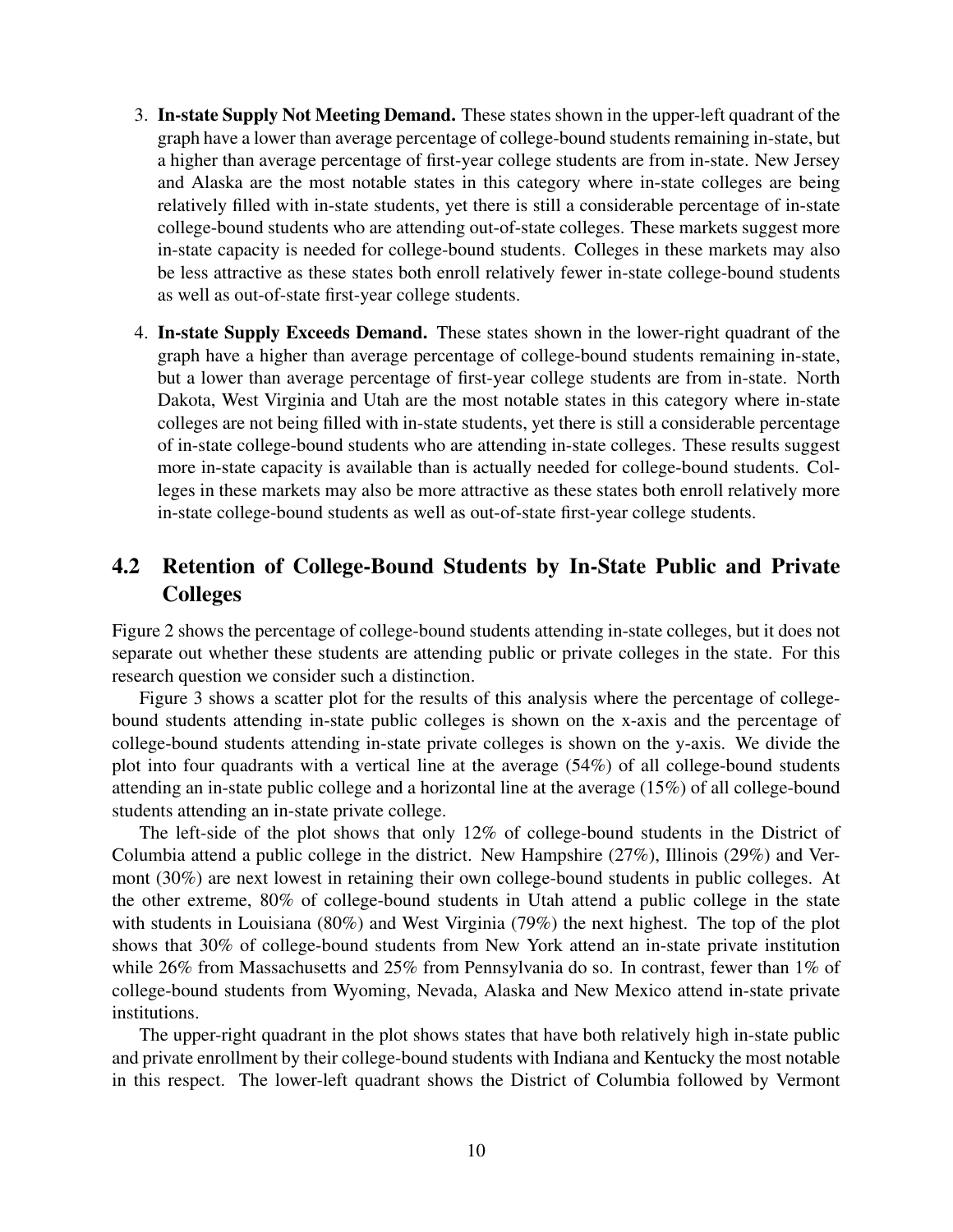

Figure 3: Pct. College-Bound Students Attending In-State Public and Private Colleges

and Hawaii as the most notable states for both low public and private college enrollment by instate college-bound students. The upper-left quadrant shows states with relatively low in-state public college enrollment and relatively high in-state private college enrollment. New Hampshire, Massachusetts and Illinois are the most notable in this respect. Finally, the lower-right quadrant shows Arizona, Louisiana and West Virginia as the most notable states for relatively high in-state public college enrollment, but low in-state private college enrollment.

### 4.3 Migration Patterns and Distance for College Students on Per-State Basis

Our initial research results focus on whether or not college-bound students are attending in-state colleges and first-year students of a college are from in-state. We next examine the movement of college-bound students between states in more detail. In this analysis for each state, we examine migration patterns by dividing the remaining set of states into those that are adjoining, as described in Section 3, and all other U.S. states. We go on to determine the migration distances of collegebound students from a state as well as for first-year students to colleges in the state.

### 4.3.1 Movement of College-Bound Students from a State

We first examine the movement of college-bound students from a state. The x-axis of Figure 2 shows the percentage of college-bound students that remain in-state for college with the District of Columbia having the lowest such percentage at 21% and Utah having the highest percentage with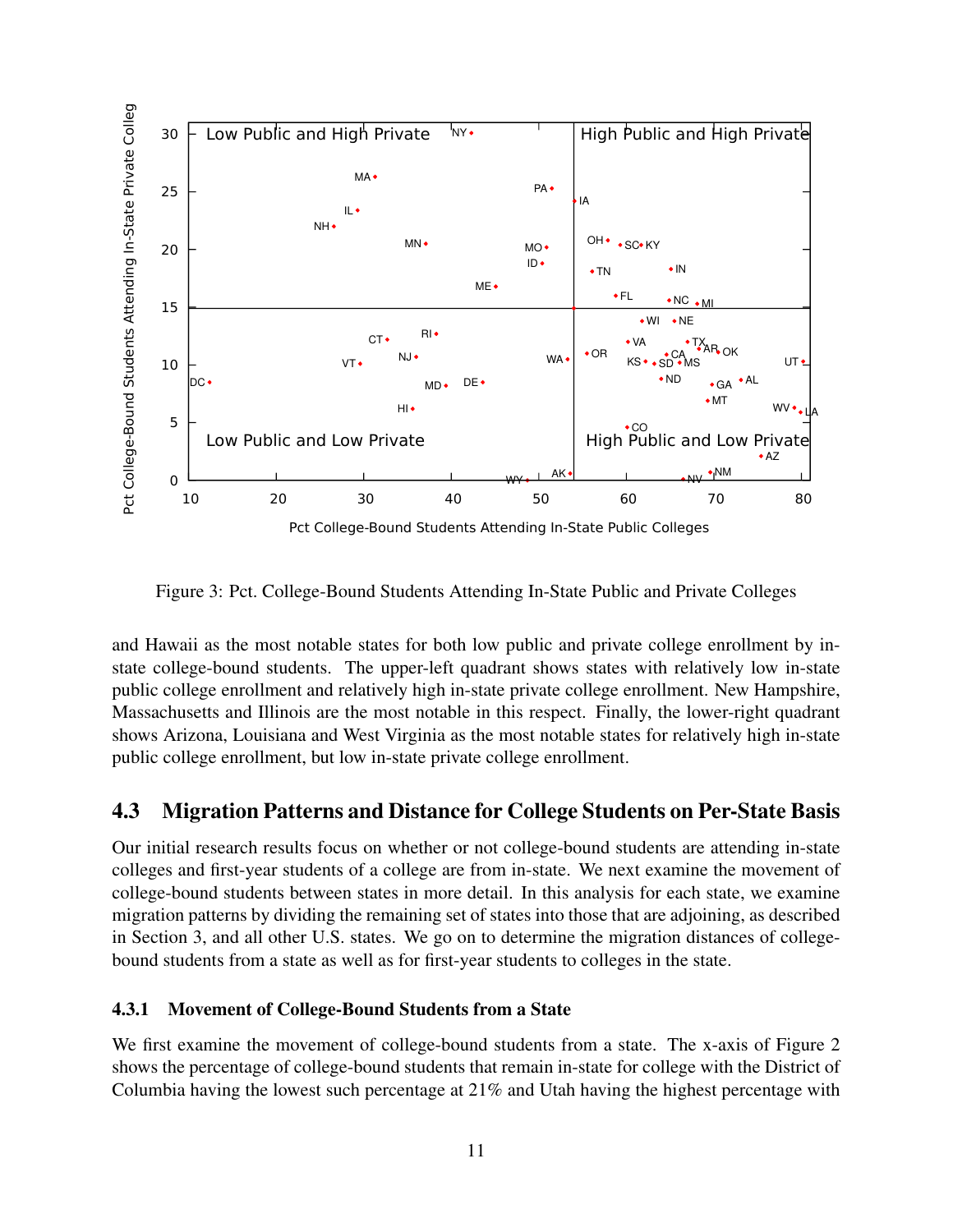91% of college-bound students remaining in-state to attend college.

Figure 4 builds on these results to show an ordered list of states based on the percentage of college-bound students that attend an in-state or adjoining state college. The right-hand side of the figure shows that 94% college-bound students from Utah and West Virginia attend college in-state or an adjoining state. College-bound students from Kentucky and Indiana are next most likely to stay in or near their home state for college.



Figure 4: Pct. College-Bound Students Attending In-State and Adjoining State Colleges

The left-hand side of Figure 4 show that Hawaii and Alaska, each with no adjoining states, along with the District of Columbia have the lowest percentages of college-bound students staying in or near their home state for college.

Although not explicitly shown, Figure 4 also shows the percentage of college-bound students attending college in a U.S. state outside of the immediate region of their home state. It shows that 58% of college-bound students from Hawaii attend college outside of the state-defining region while only 6% of college-bound students from Utah and West Virginia attend college beyond the immediate state regions.

#### 4.3.2 Movement of First-Year College Students to a State

.

In contrast to the percentage of college-bound students from a state, the y-axis of Figure 2 shows the percentage of first-year college students from the same state as the institution they attend. It shows that only 6% of first-year students at District of Columbia institutions are from the district while at the other extreme 91% of Texas (and 90% of Alaska) first-year college students are from the state.

Figure 5 builds on these results to show an ordered list of states based on the percentage of first-year students attending institutions in the state who are from the state or an adjoining state. The right-hand side of the figure shows that 94% first-year students for institutions in Nevada are from in-state or an adjoining state. First-year college students in the states of Texas and Arkansas are next most likely to be from or near the respective state.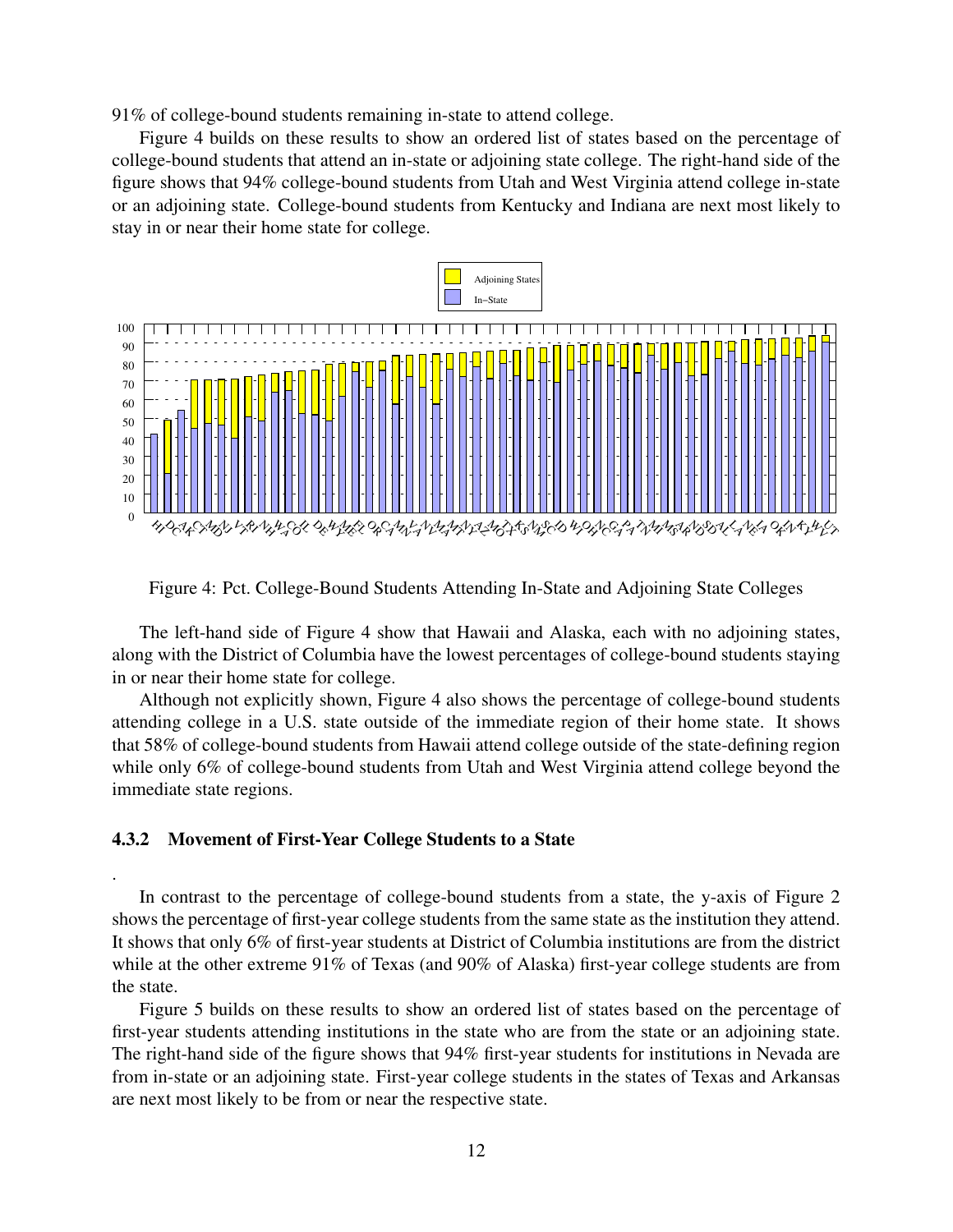

Figure 5: Pct. First-Year College Students from In-State and Adjoining States

The left-hand side of Figure 5 show that the District of Columbia, New Hampshire and Hawaii have the lowest percentages of first-year college students from the immediate region of the state.

Figure 6 adds another set of data to show an ordered list of states based on the total percentage of first-year college students in each state from the U.S. The right-hand side of the figure show that over 99% of the first-year students for institutions in Montana, Mississippi and Nevada are from the U.S.

In contrast, the left-hand side of the figure shows the states with the lowest percentage of firstyear college students from the U.S. Implicit in these results is that Massachusetts (8%), the District of Columbia (6%), California (6%), New York (6%) and Hawaii (6%) have the highest percentage of first-year international students attending institutions in the state.



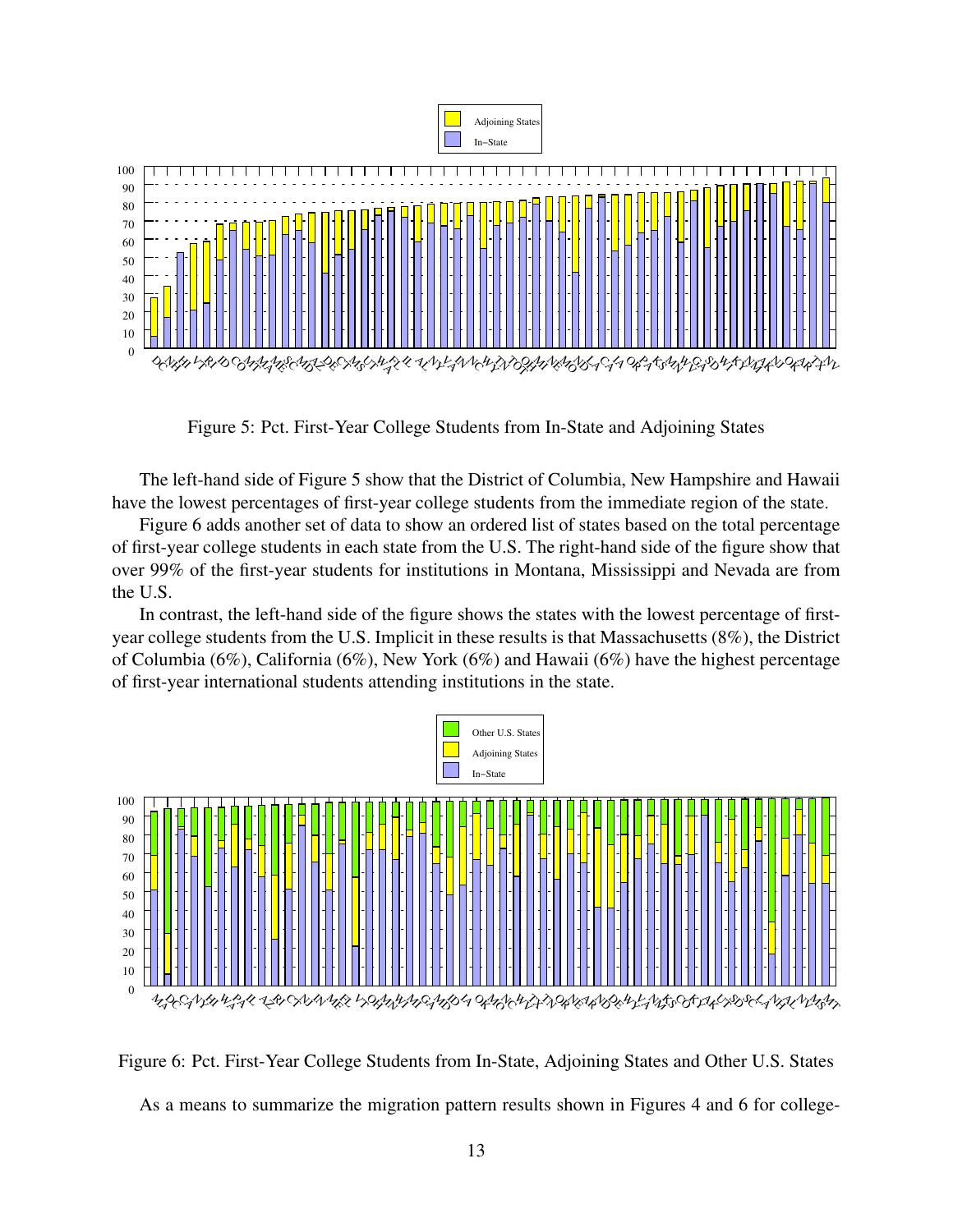bound students from a state and first-year students of colleges in a state, Figure 7 shows a scatter plot with the migration distance (computed as described in Section 3) for each result. We divide the plot into four quadrants based on the average migration distance of 186 miles for all students.



Figure 7: Migration Distance (Miles) for College-Bound Students of State and First-Year Students of Colleges in State

The top of the graph shows that first-year students for colleges in Hawaii, New Hampshire and the District of Columbia have the largest estimated distance between home and school. The bottom of the graph shows that first-year students for colleges in New Jersey and Texas have the smallest distance between home and school.

The right side of the graph shows college-bound students from Hawaii and Alaska attend college furthest from home with Oregon and California students next furthest. The left side of the graph shows that West Virginia students attend college closest to home with Indiana and Kentucky students next closest.

The four quadrants further characterize the migration distance of college-bound students from a state and first-year college students in colleges of the state. The upper-right quadrant shows states in which the migration distance of their college-bound and first-year college students are high. In particular, Hawaii, District of Columbia and Oregon are the most notable in this quadrant. In contrast, the lower-left quadrant shows states that are relatively lower for each of these migration distances. Kentucky and West Virginia are the most notable for both in-state college-bound students staying close to home and in-state colleges attracting nearby first-year students.

The lower-right quadrant shows that California and Nevada are the most notable states for a relatively high migration distance for their college-bound students, but a relatively lower migra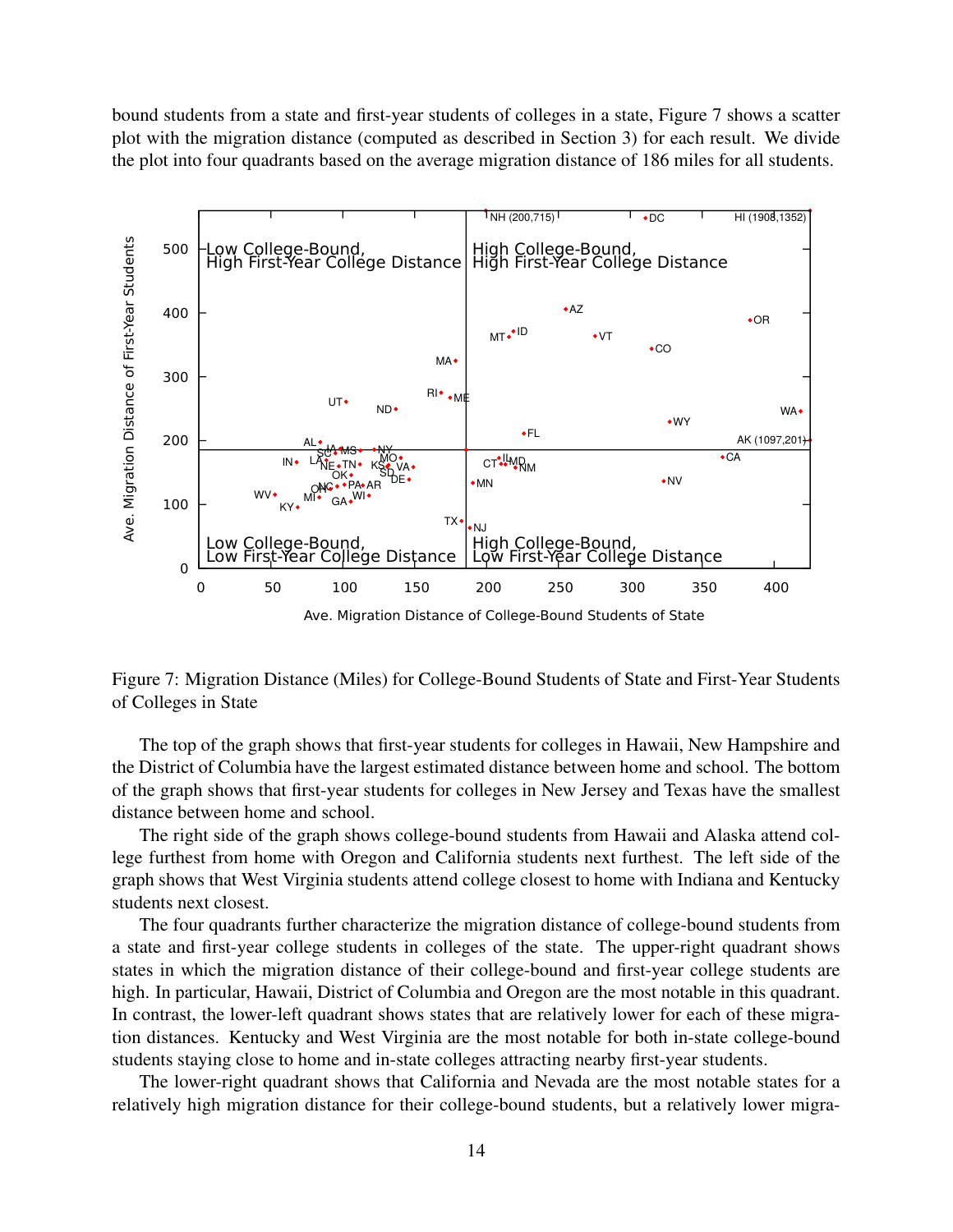tion distance for first-year college students of the state. The upper-left quadrant has the opposite characteristics where Utah is the most notable state for a lower-than-average migration distance for college-bound students, but a higher-than-average distance for first-year students of its colleges.

## 5 Migration Paths from Specific States to Institutions

The next phase of our study examines the institutions that enroll the most college-bound students from a specific state. These institutions are typically in the home state of the student, but some institutions attract a significant number of students from out-of-state. In the following we summarize our results by showing the top-20 institutions for attracting the largest number and highest percentage of college-bound students from a single state. We include results for public, private and out-of-state institutions.

### 5.1 Top Public Institutions for College-Bound Students from a Single State

Figure 8 shows the top-20 public institutions for the highest number of college-bound students from a single state. The "ST→Institution" path notation indicates the state and the institution in which this number of students has enrolled. In this and subsequent graphs we use shortened institution names to increase readability.



Figure 8: Top-20 Institutions for Number of Enrolled In-State College-Bound Students

Not surprisingly, all top-20 results are cases where the students are from the same state as the institution. The results show that Texas A&M and Penn State are the top-two institutions with over 10000 in-state students enrolled. Arizona State enrolled the third-most number of in-state students. The results show that eight Texas and three Florida institutions are included in the top-20 in terms of number of enrolled in-state students.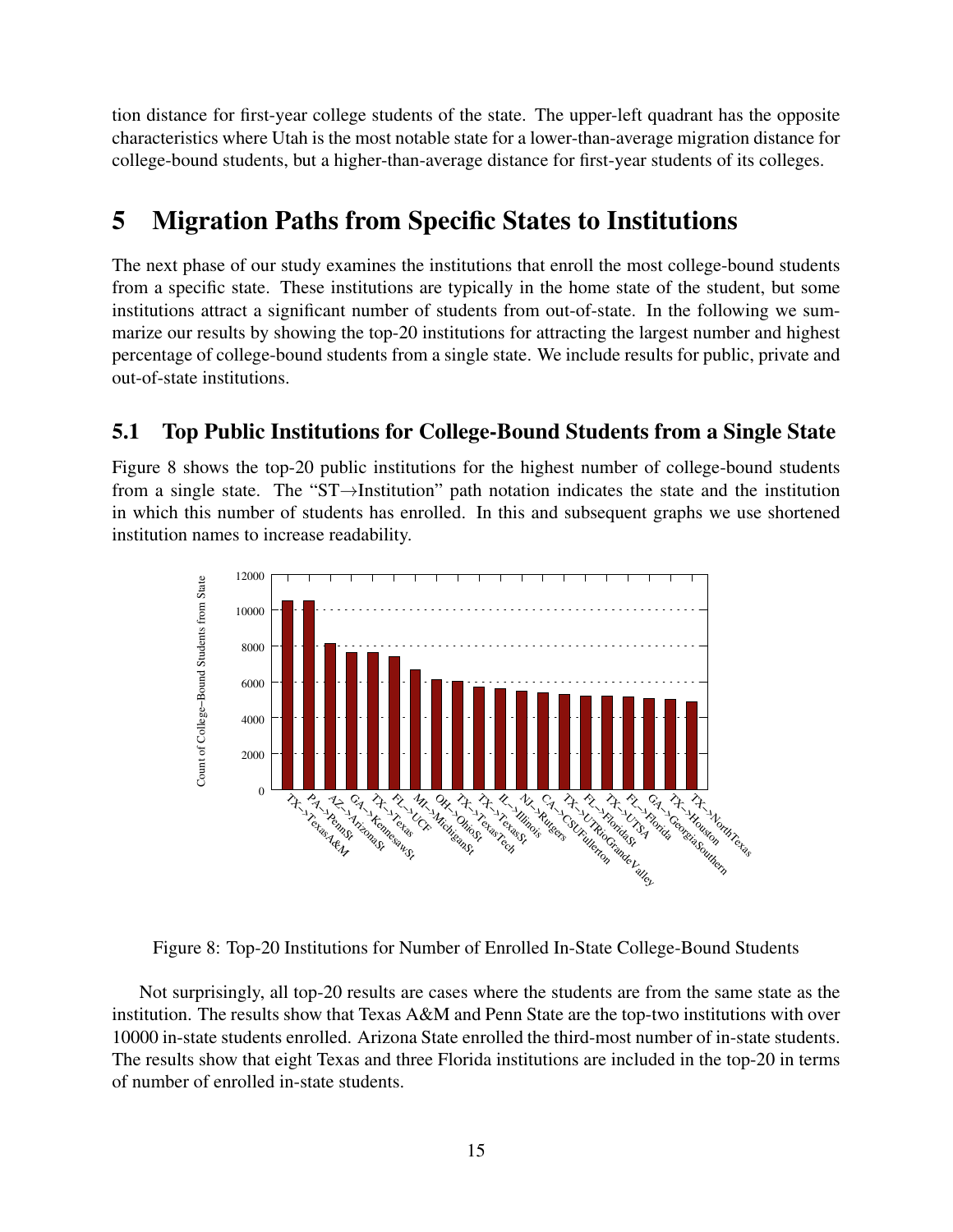Figure 9 shows the same results for the top-20 public institutions except it is based upon the percentage of college-bound students enrolled from a state. These results are significantly different as they highlight that 49% of college-bound students from Wyoming enroll at the University of Wyoming. Over 35% of college-bound students from Nevada and Delaware enroll at UNLV and the University of Delaware, respectively. The states of Nevada, New Mexico and North Dakota each have their two major state institutions in the top-20.



Figure 9: Top-20 Institutions for Pct. of Enrolled In-State College-Bound Students

#### 5.2 Top Private Institutions for College-Bound Students from a Single State

We next examine the top-20 set of private institutions for college-bound students enrolled from a single state. Figure 10 shows the top-20 private institutions for the highest number of collegebound students from a single state. It shows most students are from the same state as the institution, but the scale of these results is much lower than Figure 8 with only Baylor University and BYU having more than 2000 college-bound students enrolled from their state.

Five institutions from the state of New York are in the top-20. It is notable that the private primarily online institutions of Liberty University and Southern New Hampshire University appear in four top-20 migration paths.

Figure 11 shows the top-20 private institutions for the highest percentage of college-bound students from a single state. In particular, Southern New Hampshire University enrolls over 15% of college-bound students in New Hampshire and BYU-Idaho enrolls over 14% of such students in Idaho. The results show that SNHU is in the top-20 for percentage of college-bound students from three separate states and BYU for two states.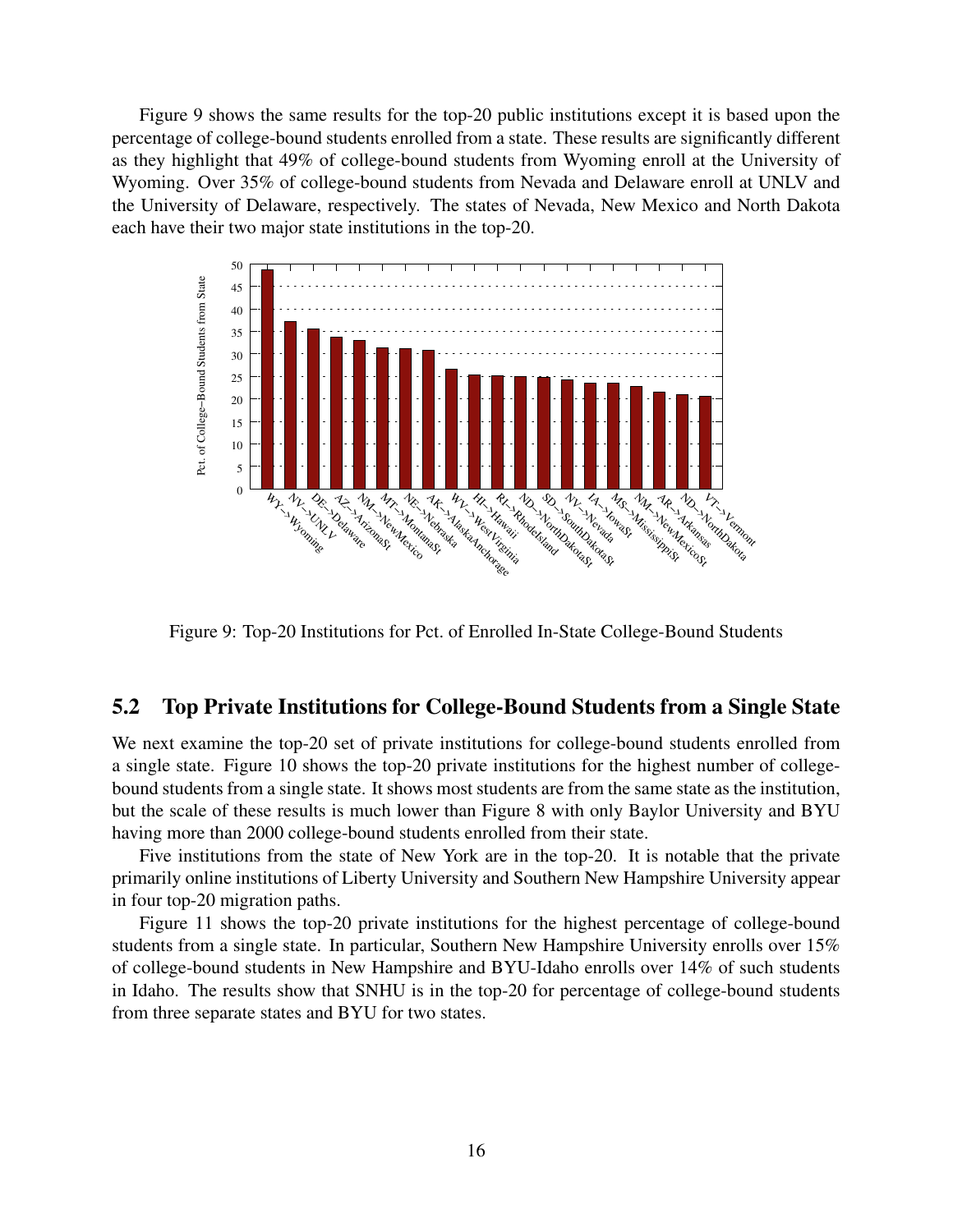

Figure 10: Top-20 Private Institutions for Number of Enrolled College-Bound Students from a State



Figure 11: Top-20 Private Institutions for Pct. of Enrolled College-Bound Students from a State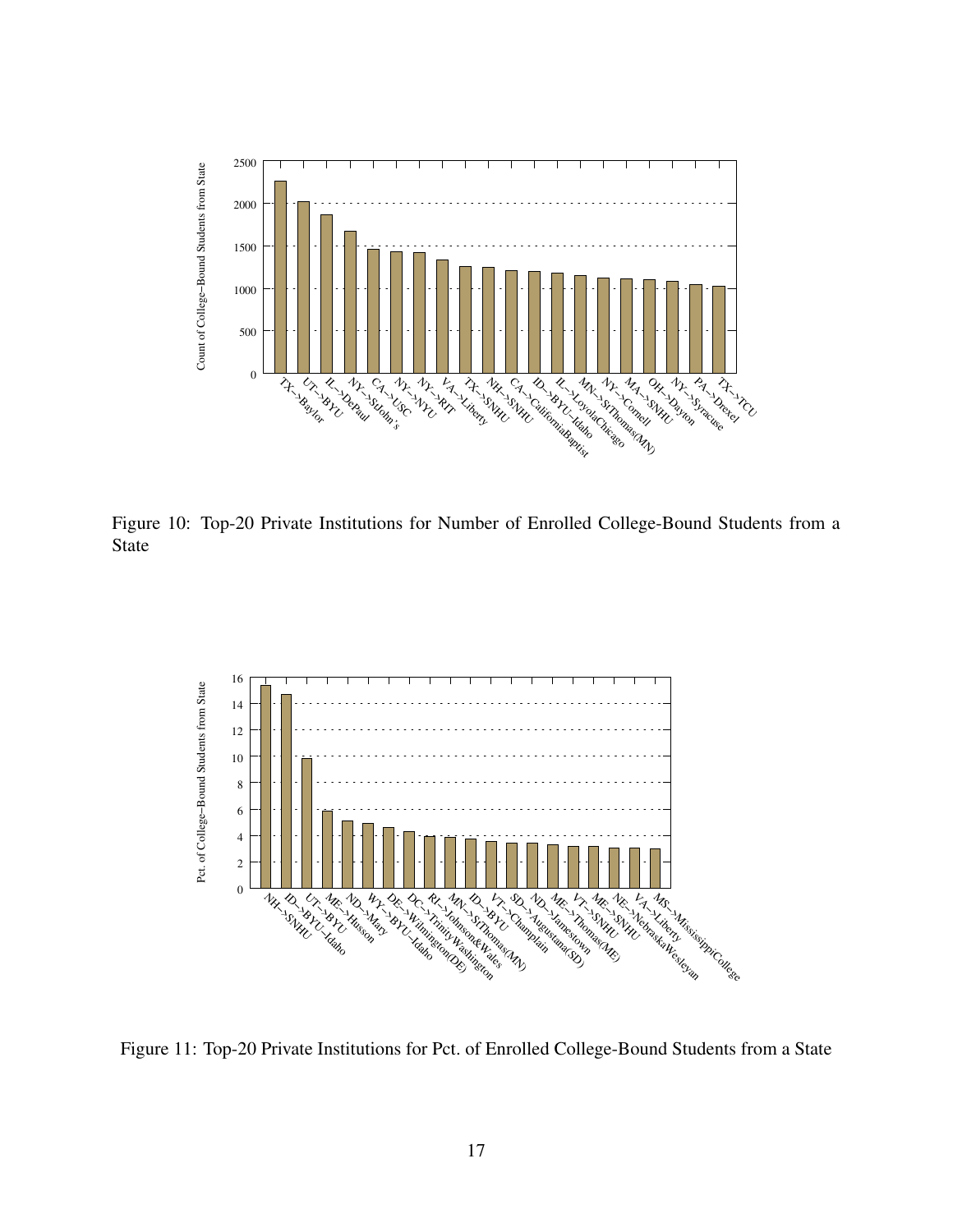### 5.3 Top Institutions for Out-of-State College-Bound Students

Figure 12 shows the set of institutions that enroll the most out-of-state students from a single state. It shows that Texas sends the most students out-of-state to the University of Oklahoma and the University of Arkansas. North Dakota State is third-most in enrolling students from Minnesota. The top-20 institutions are all public except for four paths involving Southern New Hampshire University.



Figure 12: Top-20 Institutions for Number of Enrolled Out-of-State College-Bound Students

College-bound students from California each enroll in five separate out-of-state top-20 institutions. Texas, Illinois, New York, New Jersey and Massachusetts also have students going to multiple out-of-state institutions in the top-20.

Figure 13 shows the set of institutions that enroll the highest percentage of out-of-state students from a single state. These institutions are mostly public, but include a few privates. It shows over 5% of North Dakota college-bound students enrolling at Minnesota State Moorhead with just under 5% of Idaho students enrolling at Utah State and Wyoming students at BYU-Idaho.

By percentage, college-bound Wyoming and Minnesota students enroll in three out-of-state institutions in high numbers. New Mexico, North Dakota and Idaho students each attend multiple out-of-state institutions in the top-20. SNHU enrolls a high percentage of out-of-state, collegebound students from four states. Interestingly, a relatively high percentage of Wisconsin collegebound students go out of state to attend the University of Minnesota and the same for Minnesota students attending the University of Wisconsin.

## 6 Student Migration Patterns and Distance for Institution Groups

The next phase of our study examines results for the migration patterns of first-year students attending specific institutions. For each institution, we examine whether students are from the same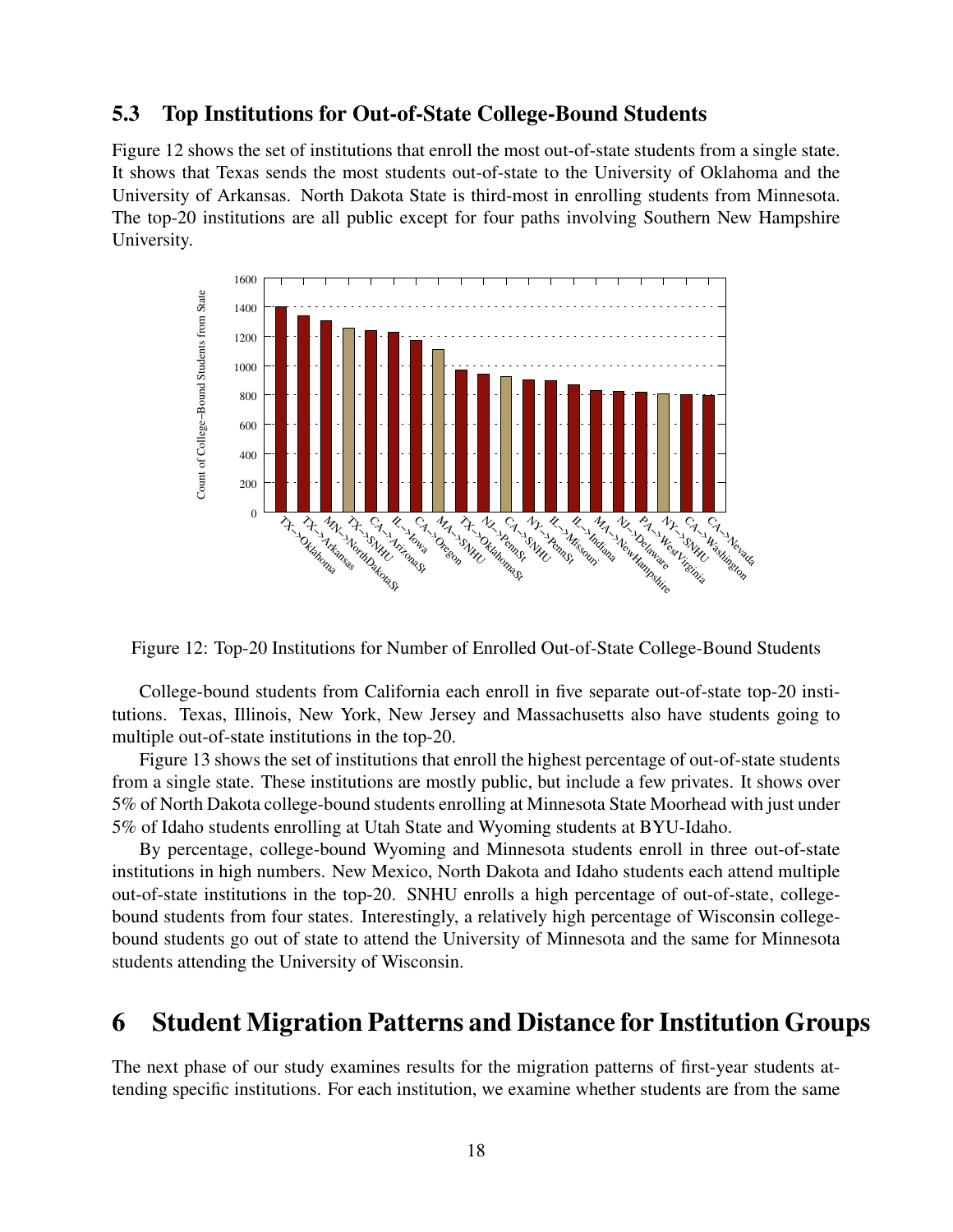

Figure 13: Top-20 Institutions for Pct. of Enrolled Out-of-State College-Bound Students

state as the institution, from an adjoining state, from another U.S. state or are from outside of the U.S. We also summarize the first three of these categories by computing a migration distance, described in Section 3, as an estimate of the average distance between home and school for each first-year student.

We report these migration results for institutions by presenting them in identifiable peer groups. The use of peer groups allow results to be compared for institutions of similar type. Rather than report results for each institution within a peer group. we instead show only the 20 highest and lowest ranked institutions in each case. This approach allows us to focus attention on the most notable institutions in each group.

#### 6.1 Major State Institutions

We first examine immigration results for 78 major state (all public) institutions. We have defined this peer group to consist of flagship, land-grant and a half dozen other major state institutions where each state has at least one such institution and no state has more than two.

Figure 14 shows the 20 highest and lowest ranked institutions in this group based on the percentage of first-year students from the same state as the institution. The "middle" 38 institutions are not shown in the graph (and subsequent graphs) to focus attention on the most notable institutions for this metric.

The right-side of the figure shows that Texas A&M and the University of Texas are the only two major public institutions where over 90% of first-year students are from the state of the institution. Stony Brook University ranks third in this respect. The left-side of the figure shows that only 24% of first-year students from the University of Vermont are from the state. North Dakota State is ranked next lowest with 35% of first-year in-state students and the University of Rhode Island is third-lowest at 40%.

Figure 15 ranks the same set of institutions based on the percentage of first-year students from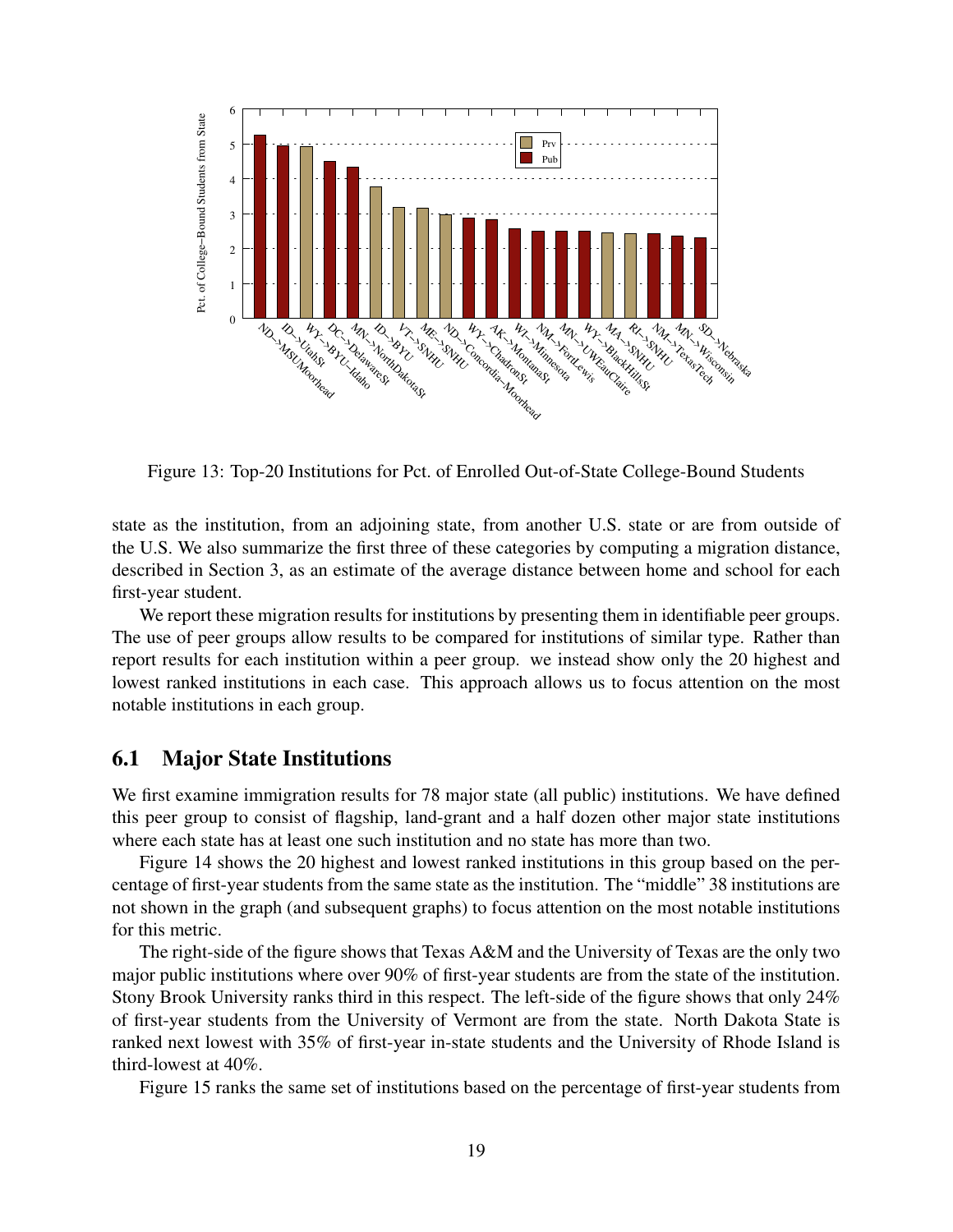

Figure 14: 20 Highest and Lowest Ranked Major State Institutions for Pct. of First-Year Students from In-State

the state or adjoining state of the institution. The University of the District of Columbia ranks the highest for this metric with 98% of first-year students from the immediate region. The University of Nevada is second highest and Texas A&M third highest. Interestingly, North Dakota State ranks the third lowest in Figure 14 for in-state first-year students, but is fourth highest in Figure 15 for attracting in-state and adjoining state students.

The lowest-ranked institutions in Figure 15 are different than those in Figure 14 with the University of Michigan attracting only 55% of its first-year students from the state of Michigan or adjoining states. The University of Colorado is ranked second lowest at 57% and the University of Alabama is ranked third lowest at 59% for first-year students from their immediate region.



Figure 15: 20 Highest and Lowest Ranked Major State Institutions for Pct. of First-Year Students from In-State and Adjoining States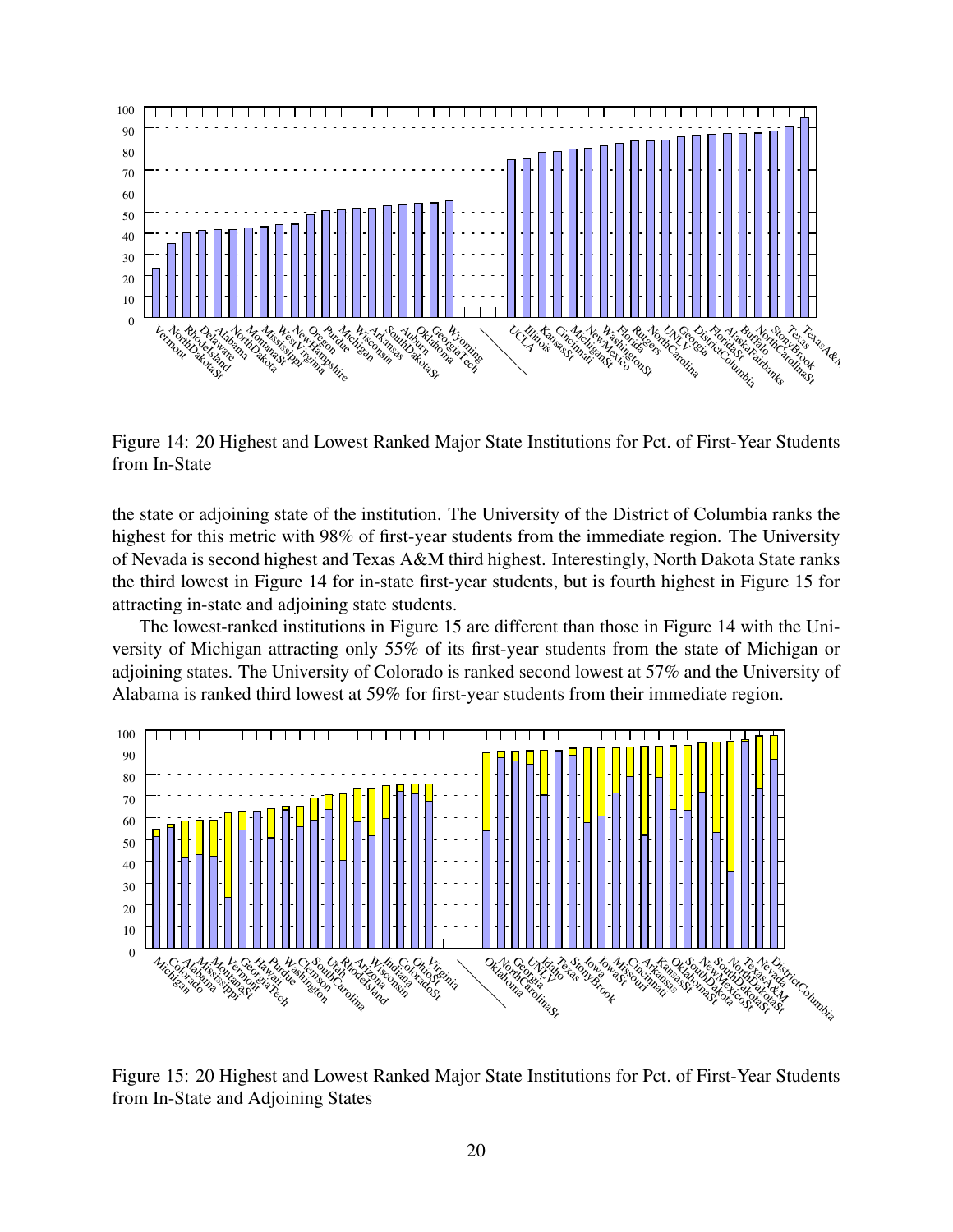Figure 16 ranks institutions based on the percentage of first-year students from in-state, adjoining states and other U.S. states. The right side of the figure shows most of the 29 institutions that enroll over 99% of their first-year students from the U.S. The left side of Figure 16 is more interesting showing that only 85% of first-year students at the University of Washington are from the U.S. The University of California is next lowest at 87% and the University of Illinois is third-lowest at 88%. Implicitly shown in the figure is that these institutions with relatively lower domestic enrollments have relatively higher first-year enrollments from international students. Thus the University of Washington enrolls 15% of its first-year students from outside of the U.S. The University at Buffalo is interesting in that Figure 14 shows it ranks fifth highest in the percentage of in-state first-year students while Figure 16 shows that it also ranks fifth highest in the percentage of international first-year students.



Figure 16: 20 Highest and Lowest Ranked Major State Institutions for Pct. of First-Year Students from In-State, Adjoining States and Other U.S. States

Figure 17 summarizes the results in Figure 16 to show the 20 highest and lowest ranked major public state institutions based on the migration distance of first-year students from the U.S. Given its distance from the U.S. mainland, it is not surprising that the University of Hawaii is top-ranked with an average distance of over 1000 miles for each first-year student. Figure 15 shows that only 63% of first-year students attending the university are from the state and Hawaii has no adjoining states. Given its location, a similar result would be expected for the University of Alaska Anchorage, but the effect is not as pronounced because 87% of the university's first-year students are from the state.

Within the continental U.S., the University of Oregon (Figure 12 shows it attracting a high number of students from California), Montana State (Figure 13 shows it attracting a high percentage of students from Alaska and Wyoming) and the University of Colorado have the three highest migration distances for their first-year students. The results are a product of having relatively low percentages of in-state and adjoining state students (as shown in Figures 14 and 15) and being in located in geographically larger states so any out-of-state students are farther away.

At the other extreme, the University of the District of Columbia and the University at Buffalo have the two lowest migration distances because almost all first-year domestic students are in-state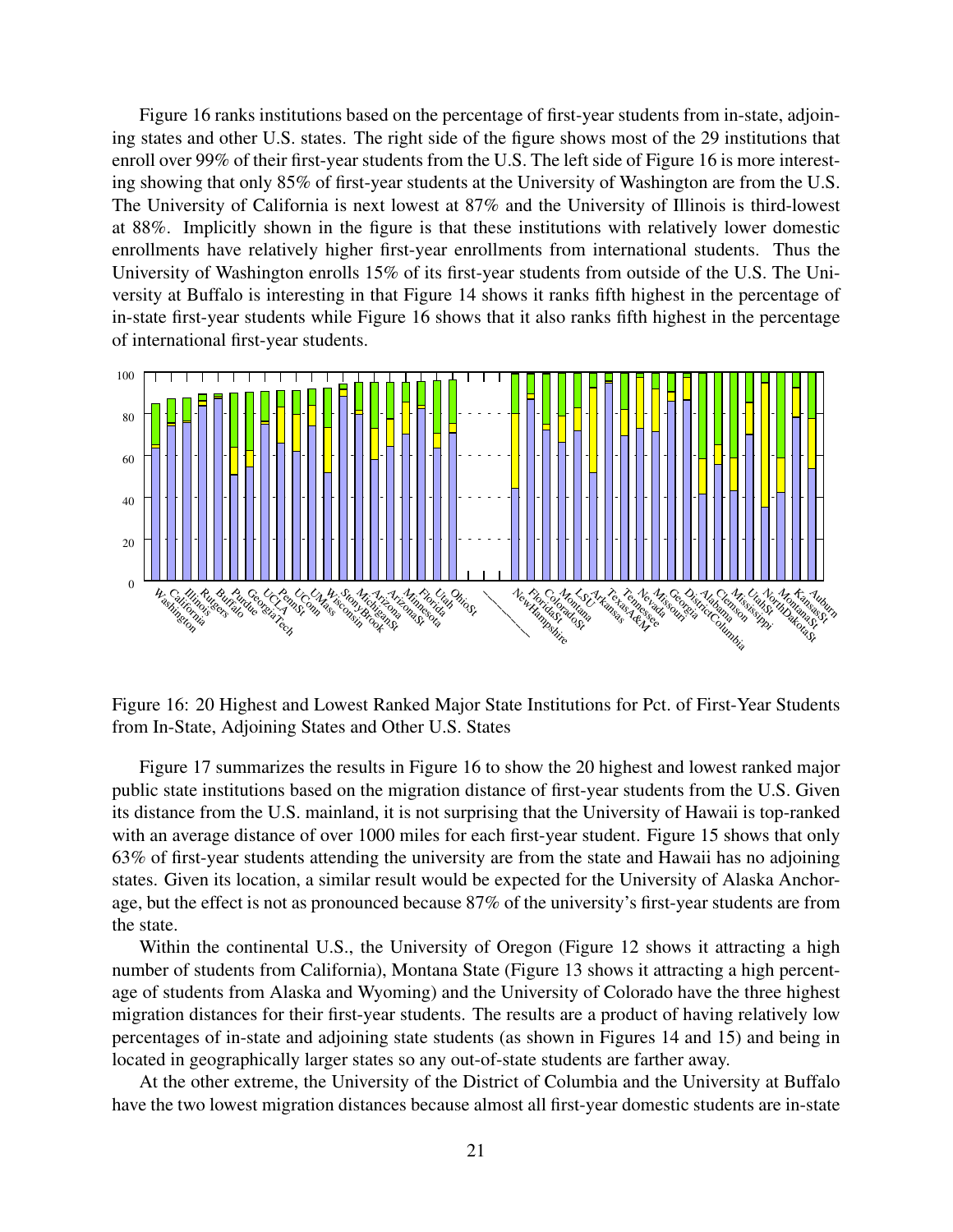

Figure 17: 20 Highest and Lowest Ranked Major State Institutions for Migration Distance (Miles) of U.S. First-Year Students

or from adjoining states. Rutgers University and Stony Brook University show the next two lowest average distances.

### 6.2 National Public Universities

Figure 18 shows the rank-ordered migration patterns for the 77 national public institutions based on the total enrollment of students from in-state, adjoining states and other U.S. states. Many institutions are repeated from the results shown in Figure 16, but the graph implicitly shows that the University of California-Irvine (19%), University of California-Davis (18%), and the University of California-San Diego (18%) enroll the most international students. The right-side of Figure 18 shows that many national public institutions enroll a small percentage of international students.

Figure 19 shows migration distance results for the group of national public institutions. It shows similar top-ranked institutions as shown in Figure 17 with the Colorado School of Mines added near the top of this group. The right side of the figure shows that CUNY City College, University of California-Merced, Rutgers University-Newark, University of California-Riverside and the University at Buffalo are the national public institutions with the lowest migration distance.

### 6.3 National Private Universities

Figure 20 shows the rank-ordered migration patterns for the 84 national private institutions based on the total enrollment of students from in-state, adjoining states and other U.S. states. The graph implicitly shows that the New School (29%), University of Rochester (28%), and New York University (25%) enroll the most international students. The right-side of Figure 20 shows that only a half-dozen national private institutions have less than one percent of international students enrolled.

Figure 21 shows migration distance results for the group of national private institutions with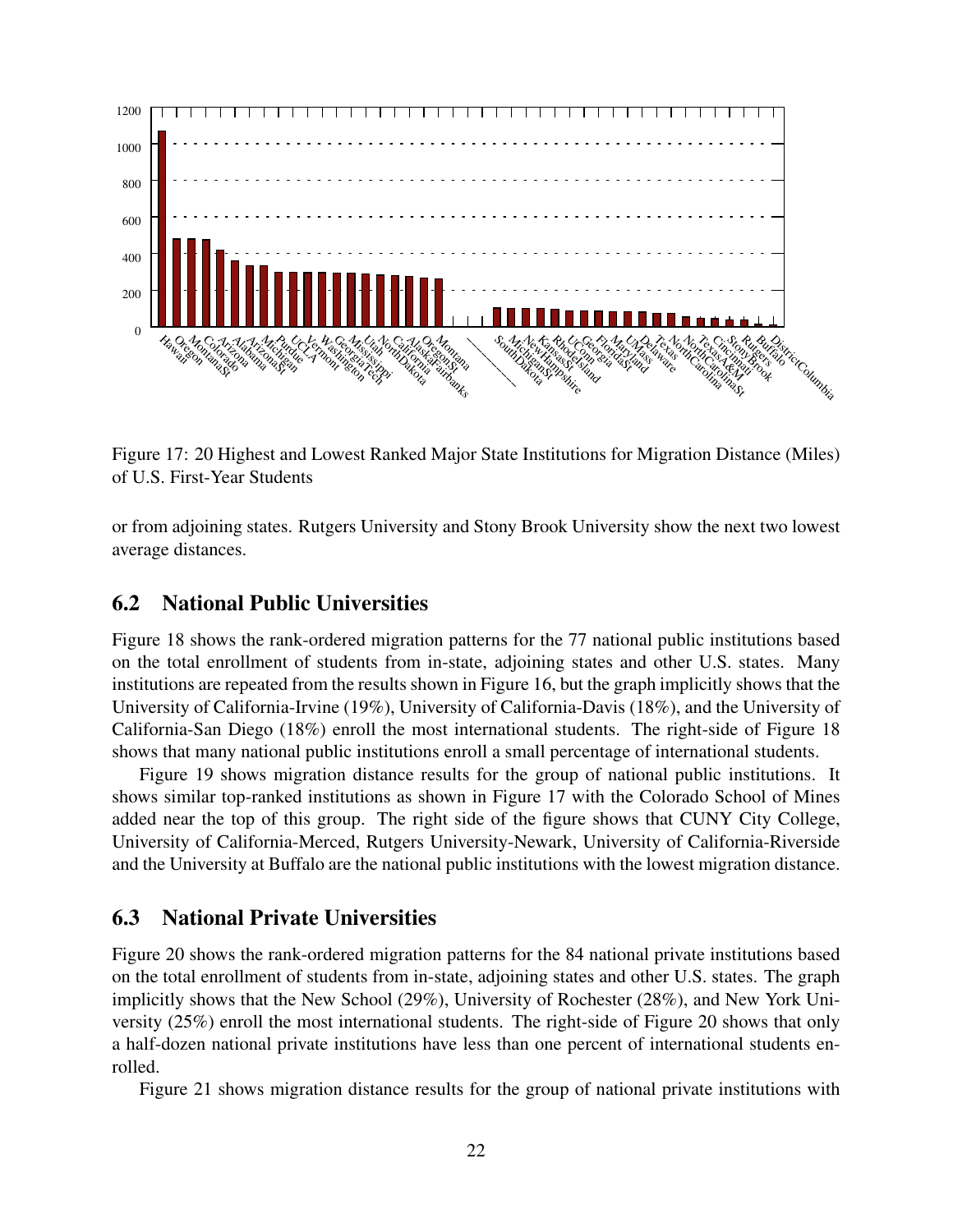

Figure 18: 20 Highest and Lowest Ranked National Public Institutions for Pct. of First-Year Students from In-State, Adjoining States and Other U.S. States



Figure 19: 20 Highest and Lowest Ranked U.S. News National Public Universities for Migration Distance (Miles) of U.S. First-Year Students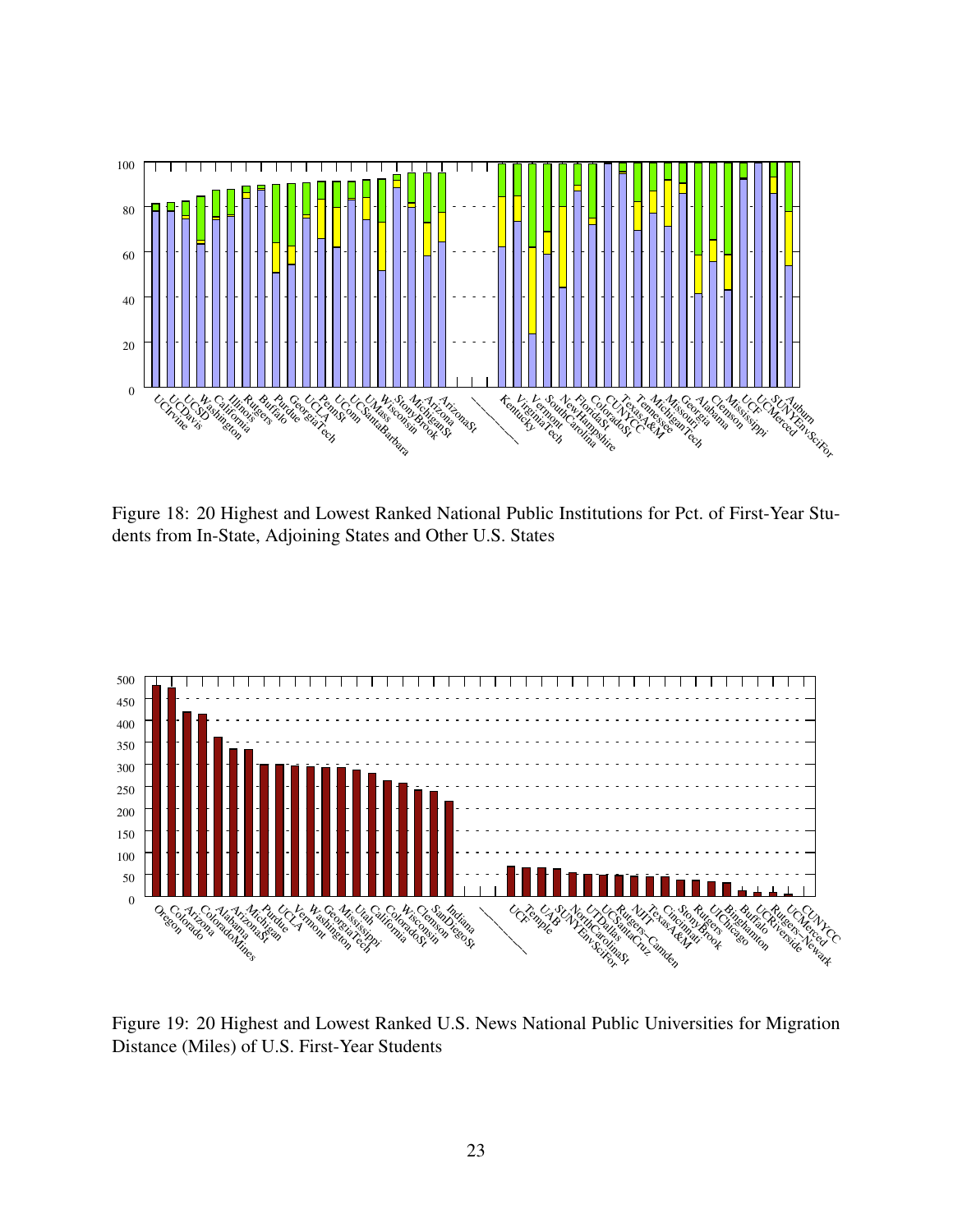

Figure 20: 20 Highest and Lowest Ranked National Private Institutions for Pct. of First-Year Students from In-State, Adjoining States and Other U.S. States

MIT and Stanford University having the greatest reach in the students they attract. California Institute of Technology and Dartmouth College have the next highest migration distance for their students. The right side of the figure shows that the University of La Verne, Thomas Jefferson University and the University of St Thomas are the national private institutions with the lowest migration distance.



Figure 21: 20 Highest and Lowest Ranked U.S. News National Private Universities for Migration Distance (Miles) of U.S. First-Year Students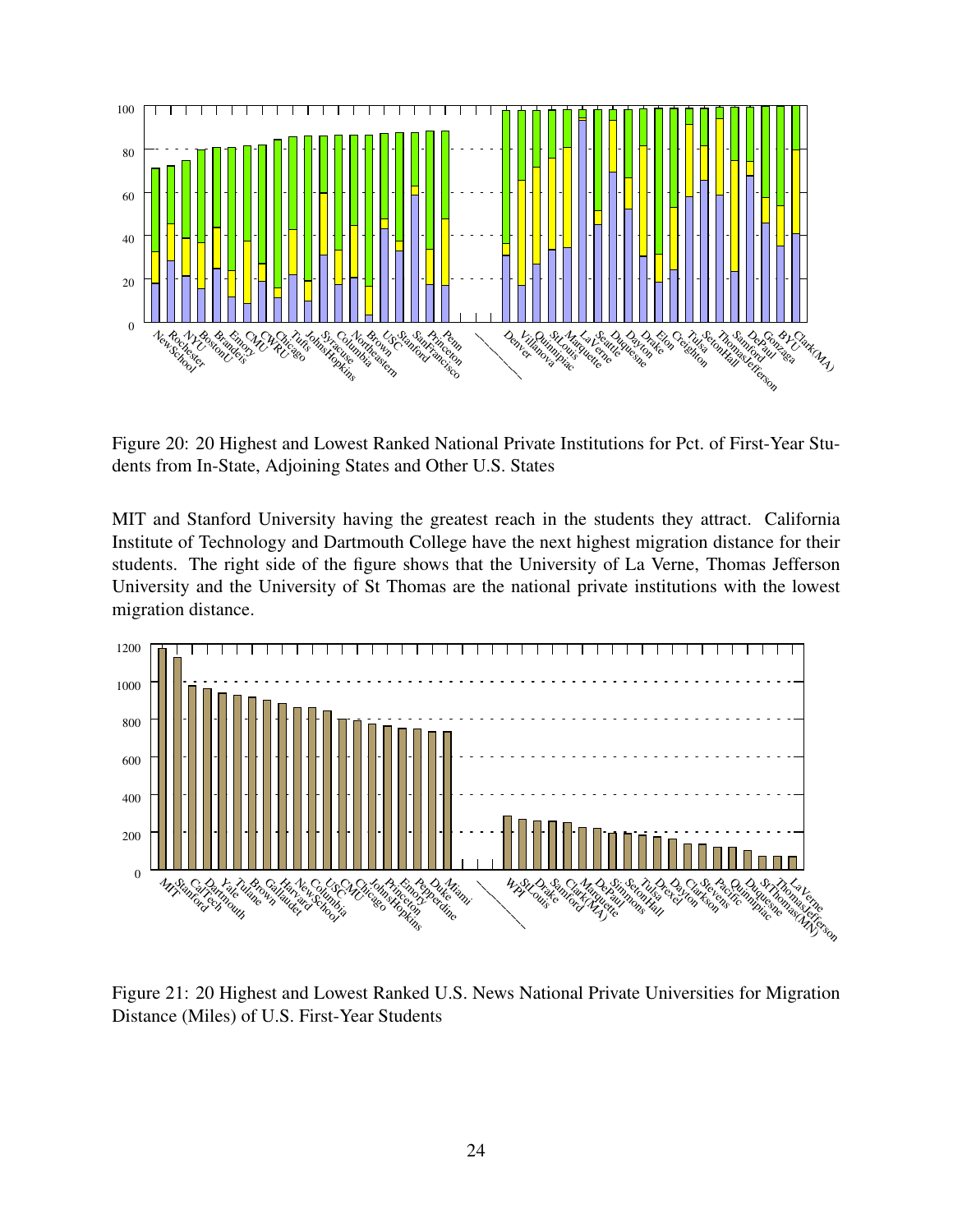### 6.4 National Liberal Arts Colleges

Figure 22 shows the rank-ordered migration patterns for the 78 national liberal arts colleges based on the total enrollment of students from in-state, adjoining states and other U.S. states. The graph implicitly shows that the majority of Soka University (53%) students are international. It shows that Denison University (20%), Mount Holyoke College (19%) and DePauw University (19%) are next highest for international students. The right-side of Figure 22 shows that only a four national liberal arts colleges have less than one percent of international students enrolled.



Figure 22: 20 Highest and Lowest Ranked National Liberal Arts Colleges for Pct. of First-Year Students from In-State, Adjoining States and Other U.S. States

Figure 23 shows migration distance results for the group of national colleges with Reed College and Thomas Aquinas College having the greatest reach in the students they attract. Pomona College and Wellesley College have the next highest migration distance for their students. Two public institutions, Army and the Air Force Academy, are next. The right side of the figure shows that Wofford College, Wabash College and Berea College have lowest migration distance for this group of institutions.

### 6.5 Historically Black Colleges and Universities

The migration patterns for Historically Black Colleges and Universities include relatively few international students with the majority of the 51 institutions enrolling less than one percent international students. Shaw University has the highest first-year enrollment of international students at 5%. There is more variation in the migration distance for this group as shown in Figure 24.

The figure shows that the private institutions of Howard University and Clark Atlanta University have the highest migration distance for this institution group. Spelman College and Oakwood University rank the next highest. The right side of the figure shows that the public institutions of the University of District of Columbia, Fayetteville State and Bowie State have the lowest migration distance for their first-year students.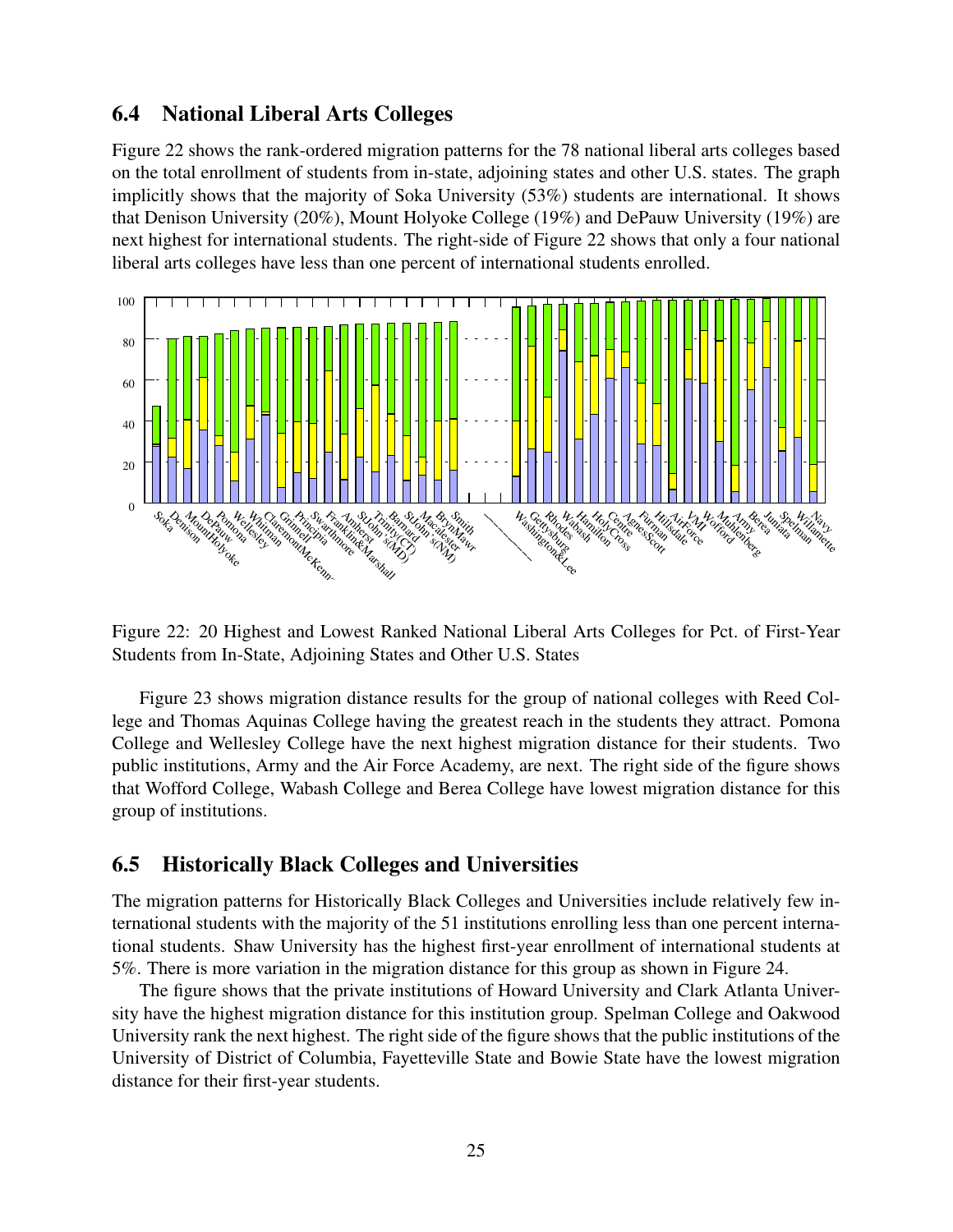

Figure 23: 20 Highest and Lowest Ranked U.S. News National Liberal Arts Colleges for Migration Distance (Miles) of U.S. First-Year Students



Figure 24: 20 Highest and Lowest Ranked Historically Black Colleges and Universities for Migration Distance (Miles) of U.S. First-Year Students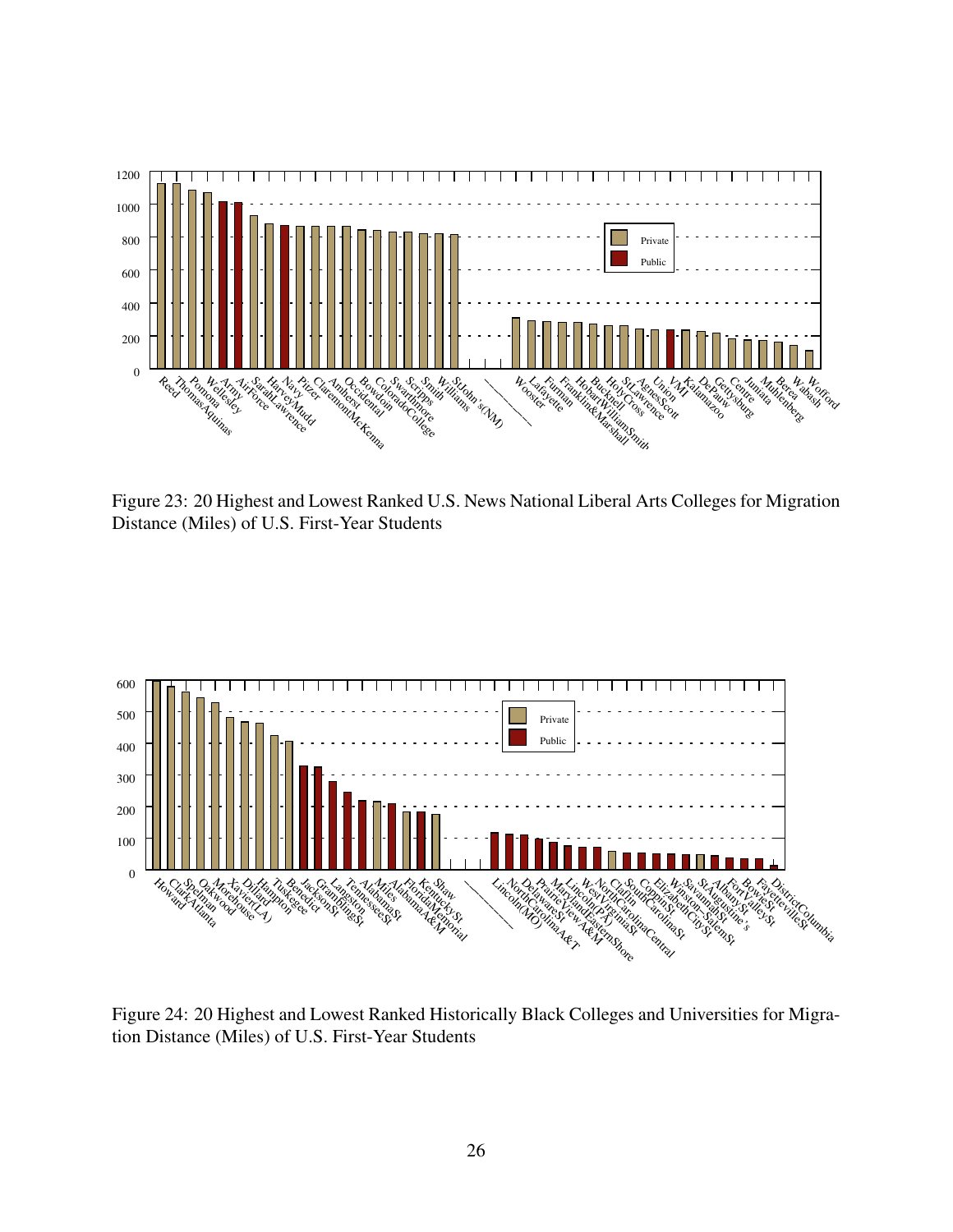### 6.6 Primarily Online Institutions

The migration patterns for the 27 primarily online institutions also show relatively few international students with the majority of these institutions enrolling less than one percent international students. St. Leo University has the highest first-year enrollment of international students at 9%.

In analyzing the reach of these institutions, we not only consider the migration distance, but the number of first-year college students. Figure 25 shows a scatter plot of the results for this analysis where only institutions with at least 500 first-year students are shown to focus on the most significant institutions in this group. The results include public, private and for-profit institutions.



Figure 25: Number and Migration Distance of U.S. First-Year Students for Largest Institutions with Majority of Students Enrolled Exclusively in Online Education

The results show that Southern New Hampshire University enrolls the highest number of firstyear students in this group. It has about double the next highest number by Grand Canyon University followed by Liberty University. Note in each case these are the total number of first-year students with the majority being online only. The results show that the University of Phoenix-Arizona, American InterContinental University and Embry-Riddle Aeronautical University-Worldwide have the most reach relative to the location of these institutions.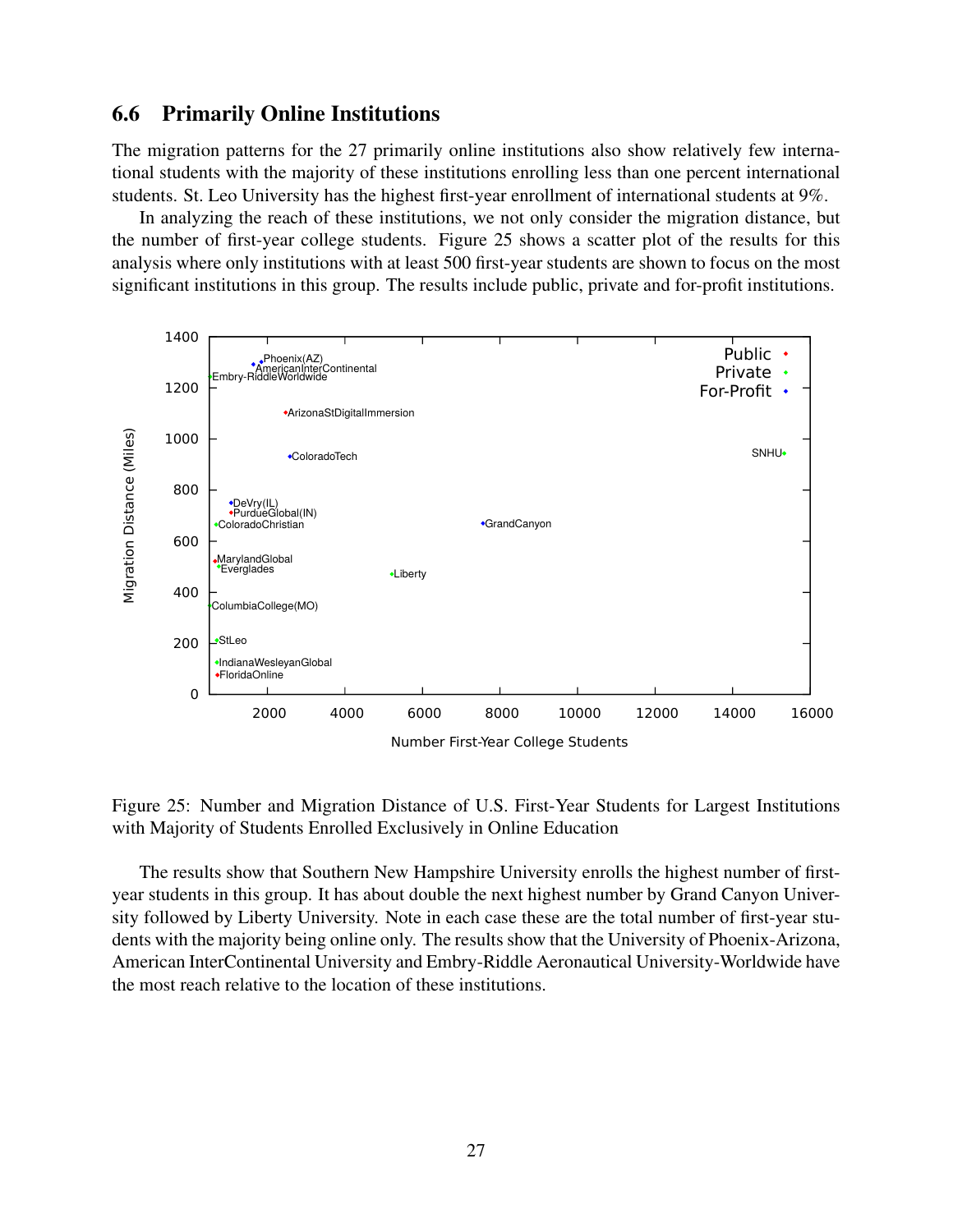## 7 Impact of the Covid-19 Pandemic on Migration of College **Students**

The final phase of our work seeks to examine the initial impact of the Covid-19 pandemic on the migration of college students. The Fall'20 enrollment timeframe for the primary data we use is roughly six months after the beginning of the pandemic effects in the U.S. in March'20. The beginning of the pandemic coincided with college-bound students making their decisions for the upcoming academic year.

For this analysis we use IPEDS data from three even-year timeframes when student location data is more widely reported by institutions: 1) 2012, which provides data from earlier in the decade; 2) 2018, which has the last pre-Covid data; and 3) 2020, which has the first post-Covid data. We examine trends in four institutional metrics over these three timeframes: 1) percentage of fully-online students; 2) percentage of international students; 3) average number of first-year students; and 4) average migration distance of first-year students.

While we do analyze these trends for all institutions, we choose to characterize each result by reporting averages for all 4-year institutions in our study as well as the six institutional groups already introduced. This approach allows us to focus on the bigger picture for our results.

One consequence of the pandemic was that colleges and universities switched to online delivery of courses in Spring'20 and many continued this mode of delivery in the Fall'20. As a measure of this effect, we examined the percentage of all enrolled students (not just first-year) reported by institutions to be enrolled exclusively in distance education courses. We consider these students to be fully online. Results for this percentage across seven institutional groups over the three time periods are shown in Figure 26.



Figure 26: Percentage of Fully-Online Enrolled Students

The left-most cluster in the graph shows results for all 4-year institutions in our study. The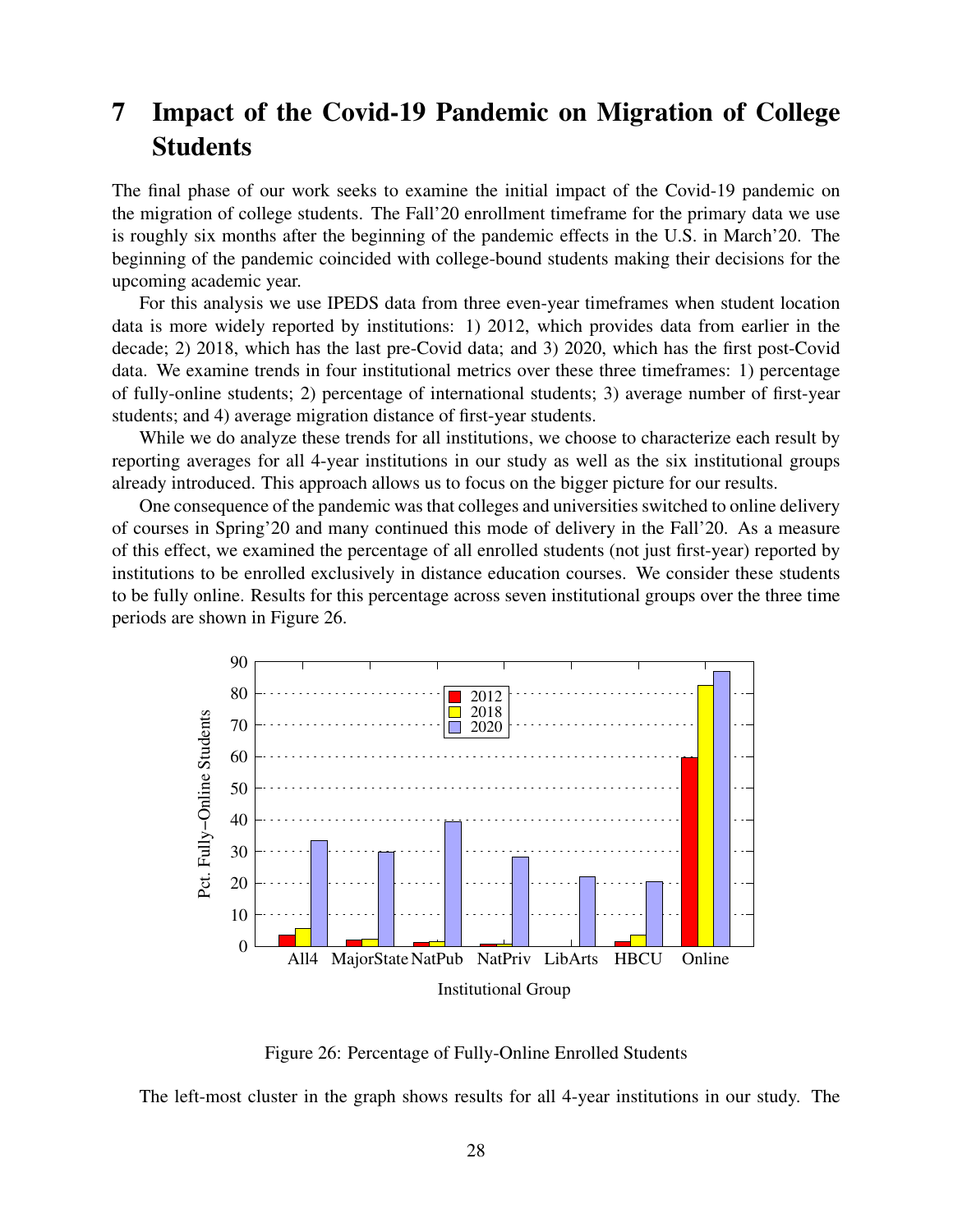results show that 4% of all enrolled students in 2012 and 6% in 2018 were fully online. This percentage jumped to 33% in 2020. The figure shows similar significant jumps in 2020 for the specific institutional groups. The results for the primarily online group show 60% of the students were online in 2012, 83% in 2018 and up to 87% in 2020.

Another potential impact of the pandemic is on the number of international students that would be able to travel to the U.S. to attend college. Figure 27 shows the percentage of international first-year students for each of our institutional groups. The results show that the percentage of international students across all 4-year institutions was 3.7% in 2012 and 4.0% in 2018, but fell to 3.2% in 2020. As shown, all institutional groups showed a drop in international student enrollment between 2018 and 2020.



Figure 27: Percentage of International Students

We next examined the number of first-year students enrolled at each institution across the three years. We report the results as averages for each of the institutional groups in Figure 28. The results show that the average number of first-year students across 4-year institutions rose by 7% from 2012 to 2018, but dropped by 3% from 2018 to 2020. The results for specific institutional groups was mixed with average first-year enrollments for major state (1.2%), national public (1.7%), HBCU (6.3%) and primarily online (35.5%) institutions rising from 2018 to 2020, while enrollments for national private (5.0%) and national liberal arts colleges (9.7%) fell over this period.

Results for the average migration distance of U.S. first-year students to institutions within each group are shown in Figure 29. These results show that the average migration distance of firstyear students for all 4-year institutions rose by 12.3% from 2012 to 2018 and again by 2.6% from 2018 to 2020. The average reach of institutions within each group rose between 2012 and 2018. Between 2018 and 2020, the average migration distance rose for national private (0.7%), HBCU 9.1%() and primarily online (11.5%) institutions while it fell for major state (2.0%), national public (2.6%) and national liberal arts colleges (2.2%).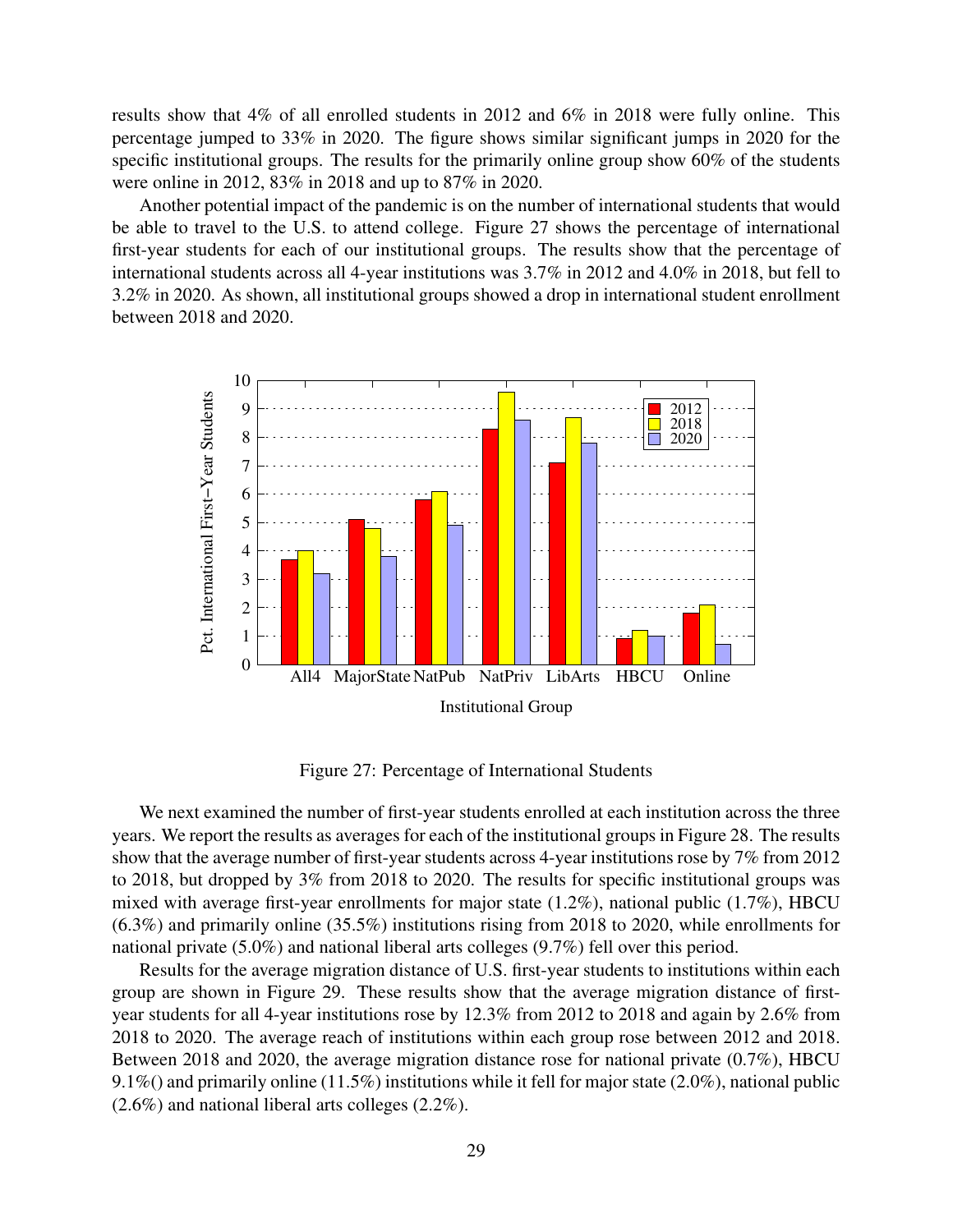

Figure 28: Average Number of First-Year College Students



Figure 29: Average Migration Distance of U.S. First-Year College Students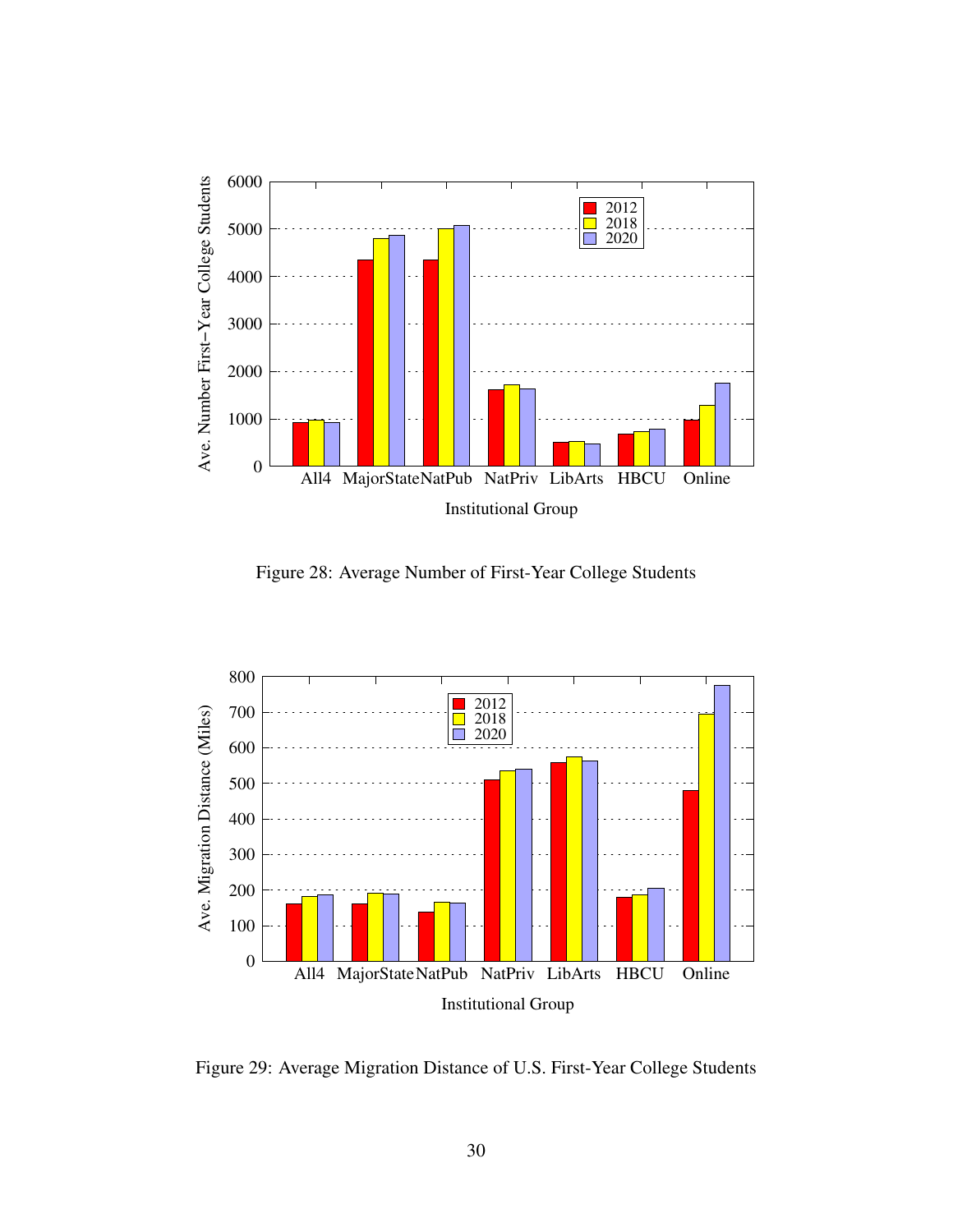Overall, the significant increase in the number of fully-online students and the drop in firstyear international students due the pandemic are not surprising. Results for the other two metrics show variation among institutions in the various groups. On average, institutions in the HBCU and primarily online groups showed an increase both in the average number of first-year students and the migration distance for these students between 2018 and 2020. In contrast, national liberal arts colleges saw a decline both in the number and migration distance for first-year students. The major state and national public institutions tended to attract more students because of the pandemic, but the students tended to reside closer to the institution.

### 8 Summary and Future Work

This work studies the migration of college-bound students to attend American colleges and universities in the Fall 2020 timeframe. It makes use of the rich IPEDS data source augmented with additional data to determine both the migration patterns and migration distance for each 4-year institution in the U.S. These results are also used to characterize the movement of college students on a per-state basis.

The per-state analysis yields a number of interesting results. It shows that Pennsylvania, New Hampshire and Indiana have the largest net inflow of college-bound students. In contrast, New Jersey, Illinois and Texas have the largest net outflow of such students.

Using the percentages of college-bound students enrolling in-state as well as first-year students enrolled in colleges of the state, we are able to characterize the college "market" of each state. It shows that Texas, Louisiana and Michigan are the most self-contained markets with both a higher than average percentage of college-bound students remaining in state and a higher than average percentage of first-year college students from in-state. The District of Columbia, Vermont and New Hampshire are free markets with relatively more student movement in and out of the state. The results suggest that more in-state college capacity is needed for college-bound students in New Jersey and Alaska. Colleges in these markets may also be less attractive as these states both enroll relatively fewer in-state college-bound students as well as out-of-state first-year college students. In contrast, the results suggest that North Dakota, West Virginia and Utah may have more college capacity than is needed. Colleges in these markets may also be more attractive as these states both enroll relatively more in-state college-bound students as well as out-of-state first-year college students.

In terms of retention of in-state college-bound students, the District of Columbia ranks the lowest with New Hampshire, Illinois and Vermont as next lowest. Public institutions in Utah, Louisiana and West Virginia retain the highest percentage of their own college-bound students. In parallel, New York, Massachusetts and Pennsylvania have the most of their college-bound students attending in-state private institutions while few such students attend private institutions in Wyoming, Nevada, Alaska and New Mexico.

The per-state migration patterns show that institutions in Nevada have the most students from in-state or an adjoining state with Texas and Arkansas the next most. Institutions in Massachusetts, the District of Columbaia, California, New York and Hawaii have the highest percentage of international students attending them.

In terms of migration distance, first-year students for institutions in Hawaii, New Hampshire and the District of Columbia have the largest distance between home and school while institutions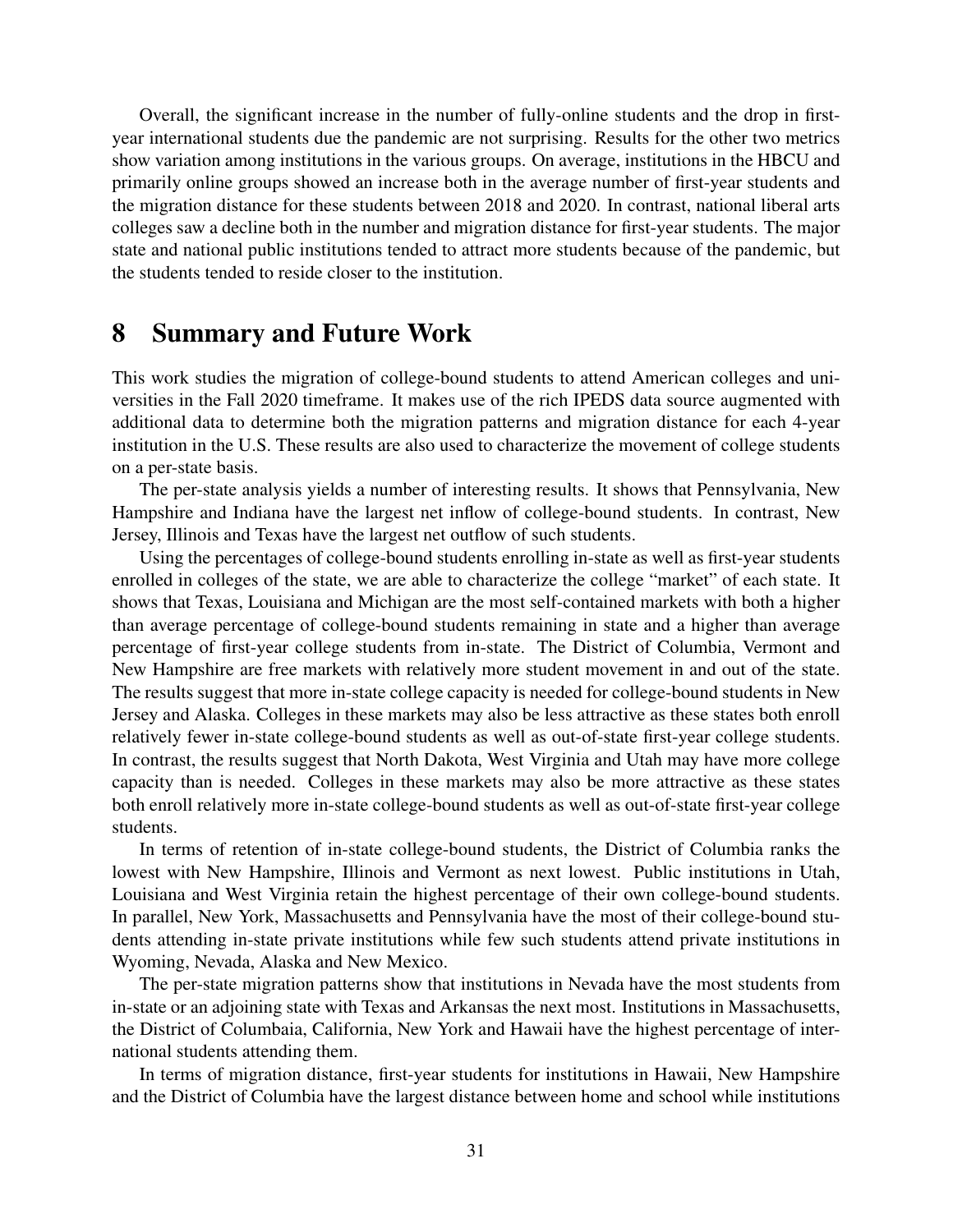in New Jersey and Texas have the smallest. College-bound students from Hawaii, Alaska, Oregon and California attend college furthest from home while students from West Virginia, Indiana and Kentucky attend college closest to home.

Looking at the student migration paths of specific institutions, Texas A&M and Penn State enroll the most first-year students from their own state. Nearly 50% of college-bound students from Wyoming enroll at the University of Wyoming. Southern New Hampshire University, as a large primarily online institution, enrolls a relatively high number and percentage of college-bound students from multiple states.

The migration patterns for major state institutions show Texas A&M and the University of Texas have the highest percentage of first year students from their state while the University of Vermont has the lowest. The University of the District of Columbia and the University of Nevada enroll the highest percentage of in-state or adjoining state students while the University of Michigan, University of Colorado and University of Alabama enroll the smallest percentage in their immediate region. First-year students at the University of Hawaii, University of Oregon, Montana State and the University of Colorado have the highest migration distance to attend these institutions.

Similar migration patterns and migration distance were computed for national public universities, national private universities, national liberal arts colleges, historically black colleges and universities, and primarily online institutions. Focusing on migration distance shows that MIT and Stanford, followed by Cal Tech and Dartmouth, have the greatest reach for national privates. Reed College and Thomas Aquinas College, followed by Pomona College and Wellesley College, have the largest migration distance for the liberal arts colleges with Howard University and Clark Atlanta University having the greatest reach for HBCUs.

The results for primarily online institutions show that Southern New Hampshire University enrolls the highest number of first-year students in this group followed by Grand Canyon University and Liberty University. The results show that the University of Phoenix-Arizona, American InterContinental University and Embry-Riddle Aeronautical University-Worldwide have the greatest reach relative to the location of these institutions.

Finally we examine the initial effects of the Covid-19 pandemic by comparing the Fall 2020 data with previous years. Not surprisingly, these initial pandemic results show a significant increase in the number of fully-online students and a drop in first-year international students. There is more variation among institutional groups. On average, institutions in the HBCU and primarily online groups showed an increase both in the average number of first-year students and the migration distance for these students between 2018 and 2020. In contrast, national liberal arts colleges saw a decline both in the number and migration distance of first-year students. The major state and national public institutions tended to attract more students because of the pandemic, but the students tended to reside closer to the institution.

This work also points to a number of directions for future work. These directions include:

- 1. making comparisons in other institutional 4-year peer groups,
- 2. performing similar analysis for 2-year institutions,
- 3. expanding on the study of fully-online students where migration distance likely does not involve travel from home to school for a student, and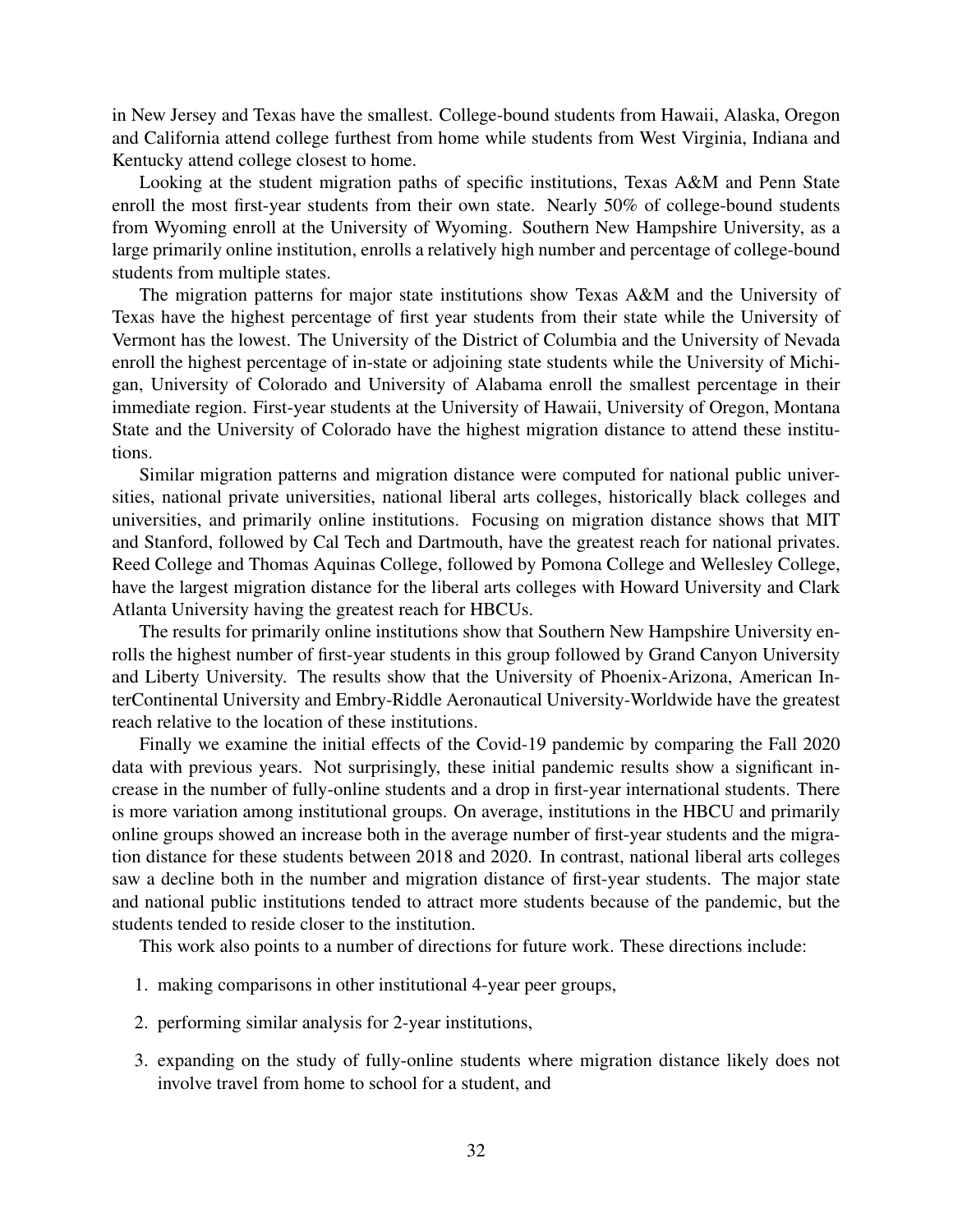4. continuing to study the impact of the pandemic on student migration patterns.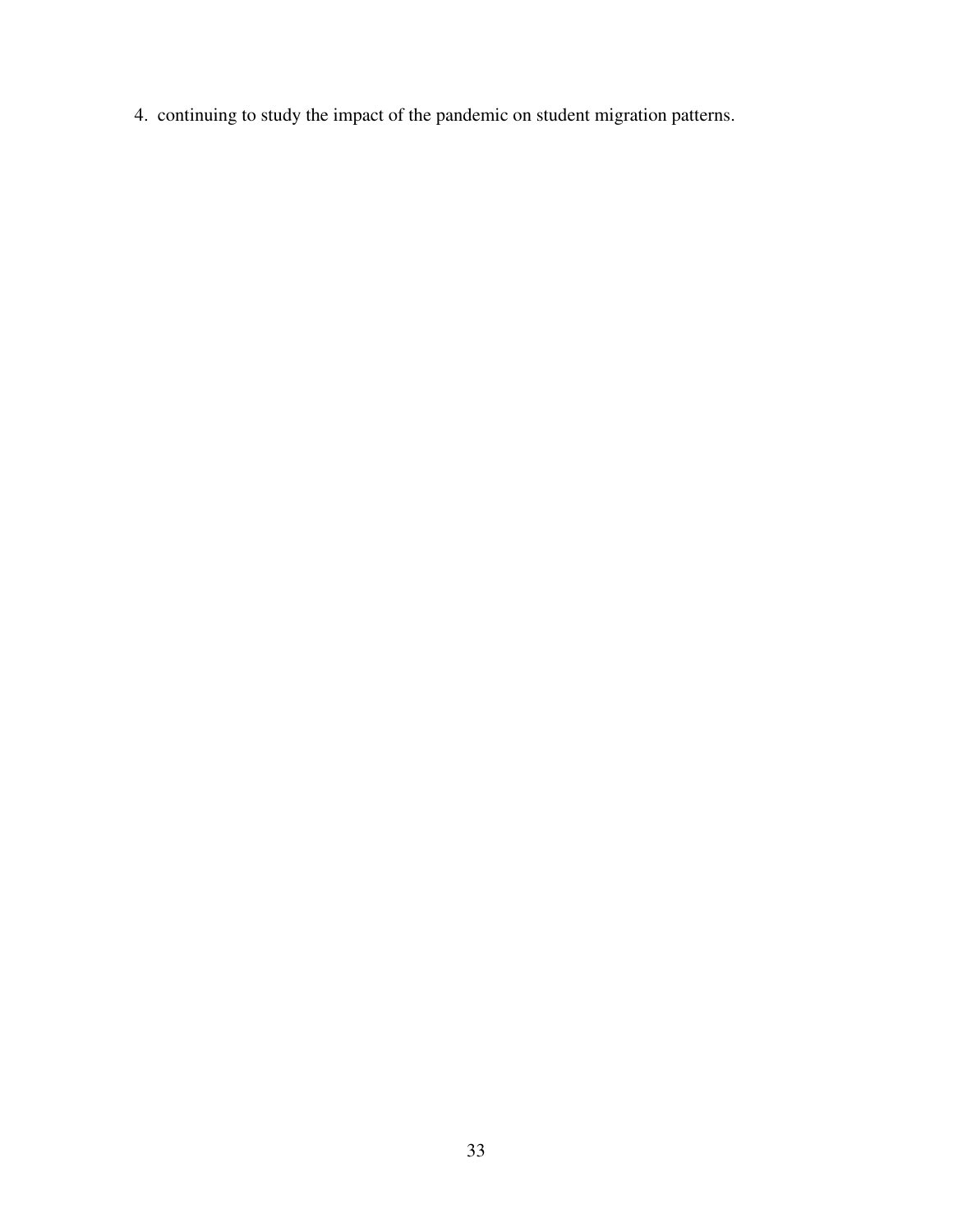## References

[1] Jon Boeckenstedt. Freshman migration, 1986 to 2020. *Higher Ed Data Stories*, October 1, 2021.

```
https://www.highereddatastories.com/2021/10/
freshman-migration-1986-to-2020.html.
```
[2] Niraj Chokshi. Map: The states college kids can't wait to leave. *Washington Post*, June 5, 2014.

```
https://www.washingtonpost.com/blogs/govbeat/wp/2014/06/05/
map-the-states-college-kids-cant-wait-to-leave/.
```
- [3] Congressional Research Service. The u.s. land-grant university system: An overview, 2019. https://www.everycrsreport.com/reports/R45897.html.
- [4] D. Dougherty, B. McGill, D. Chinni, and A. Zitner. Where graduates move after college. *Wall Street Journal*, May 15, 2018. https://www.wsj.com/graphics/ where-graduates-move-after-college/.
- [5] Ozan Jaquette. State university no more: Out-of-state enrollment and the growing exclusion of high-achieving, low-income students at public flagship universities. *Jack Kent Cooke Foundation*, May 2017. https://www.jkcf.org/wp-content/uploads/2018/06/

Cooke\_Foundation\_State\_University\_No\_More.pdf.

- [6] Allison LaFave, Emily Kelly, and Jacob Ford. Factors that influence student college choice. *Data Point: U.S. Department of Education*, November 2018. https://nces.ed.gov/pubs2019/2019119.pdf.
- [7] National Center for Education Statistics. Integrated Postsecondary Data System, 2022. https://nces.ed.gov/ipeds/use-the-data.
- [8] Laura Pappano. How the University of Alabama became a national player. *The New York Times*, Nov 3, 2016. https://www.nytimes.com/2016/11/06/education/edlife/

```
survival-strategies-for-public-universities.html.
```
- [9] Roman Ruiz. The "where" of going to college: Residence, migration, and fall enrollment. *Data Point: U.S. Department of Education*, May 28, 2020. https://nces.ed.gov/blogs/nces/post/ the-where-of-going-to-college-residence-migrationand-fall-enrollment.
- [10] Chayanne Sandoval-Williams. Migration patterns of American college students. Technical Report IQP-CEW-1761, Worcester Polytechnic Institute, March 2022. Advisor: Craig Wills. https://digital.wpi.edu/pdfviewer/d504rp57c.